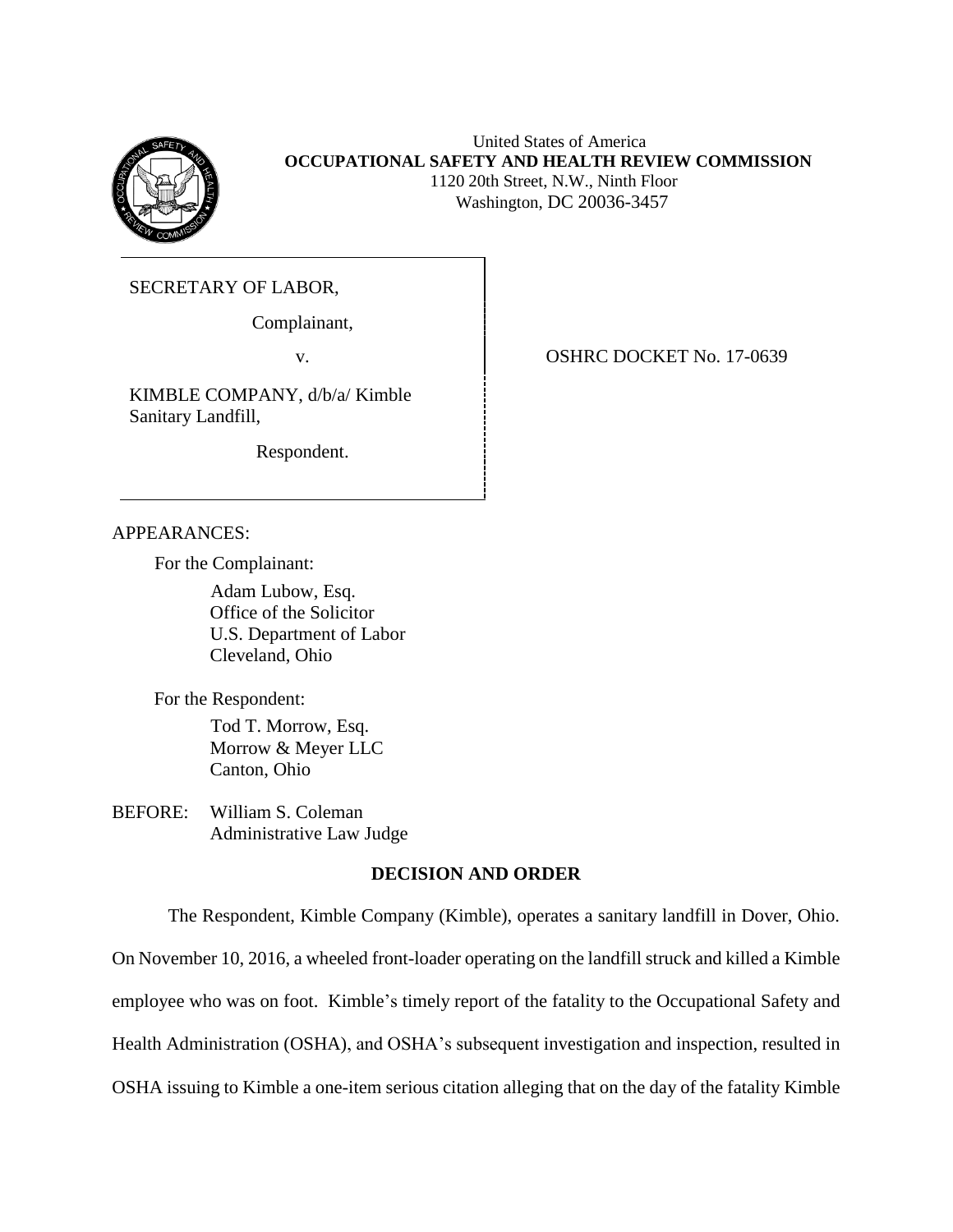had violated section 5(a)(1) of the Occupational Safety and Health Act of 1970. 29 U.S.C. §§ 651- 678 (OSH Act). Section 5(a)(1), which is commonly known as the "general duty clause," requires that each employer "furnish to each of his employees employment and a place of employment which are free from recognized hazards that are causing or are likely to cause death or serious physical harm to his employees." 29 U.S.C. § 654(a)(1).

The citation alleges that on the day of the fatality Kimble violated section  $5(a)(1)$  in the

following manner:

[E]mployee(s) at the Kimble Company were permitted to walk through areas where earth moving equipment, compactors, tippers, dump trucks, and semi-tractors with end-dump trailers were operating. These conditions exposed employees to the hazardous zones caused by maneuvering/dumping operations of such equipment and vehicles. Employees were thereby exposed to struck-by/crushed-by hazards from nearby equipment operation.

The citation then set forth the means that the Secretary alleged would abate the described hazard,

as follows:

Among other methods, one feasible and acceptable abatement method to correct this is to

- 1. Appoint a dedicated spotter/observer to monitor, direct, and coordinate all movement at the face of the landfill
- 2. Develop and implement procedures to ensure employees are not in the danger zone where vehicles are maneuvering/dumping
- 3. Ensure equipment operators are adequately trained on new procedures to safely operate in this environment.

Kimble timely contested the citation and thereby invoked the jurisdiction of the Occupational Safety and Health Review Commission (Commission) pursuant to section 10(c) of the OSH Act. 29 U.S.C. § 659(c). The Commission docketed the matter on April 13, 2017, and the Secretary thereafter filed his formal complaint pursuant to Commission Rule 34(a), 29 C.F.R. § 2200.34(a), wherein the Secretary re-alleged the allegations set forth in the citation. The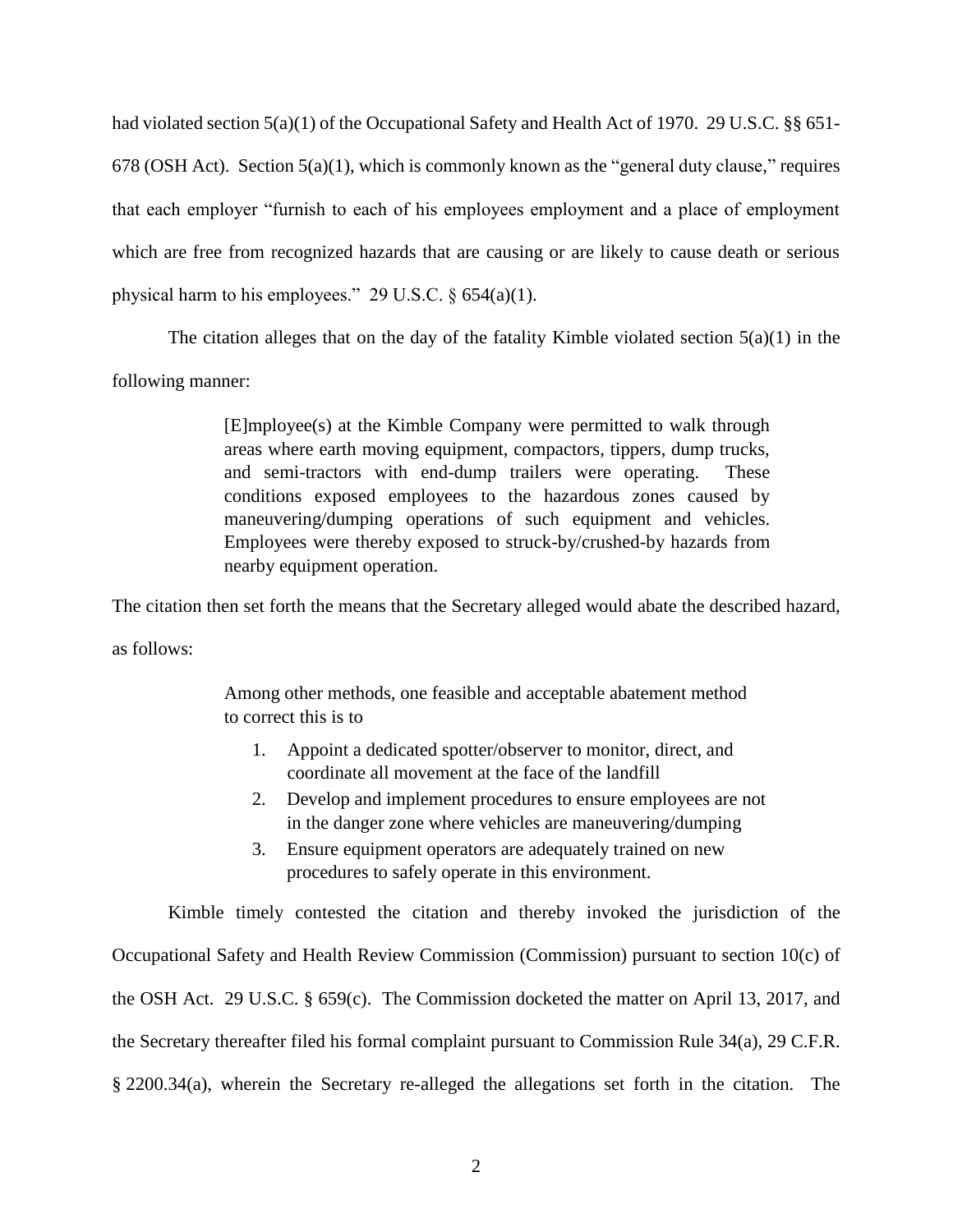Commission's Chief Judge assigned the matter to the undersigned for hearing and decision. The

hearing was conducted in Cleveland, Ohio, on April 19, 2018. Post-hearing briefing was

completed on August 2, 2018.

The dispositive issues for decision are as follows:

• Did Kimble establish that the Mine Safety and Health Act (Mine Act), 30 U.S.C. §§ 801–962, preempts application of the OSH Act to the cited landfill operations pursuant to section 4(b) of the OSH Act?

*Decision*: No. Kimble did not establish that the OSH Act was preempted.

• Did the operations at Kimble's landfill on the day of the fatality constitute "construction work," so that certain construction industry standards (codified at 29 C.F.R. Part 1926) supplanted the application of section 5(a)(1) to the cited hazard?

*Decision*: No. The landfill operations did not constitute "construction work."

- Did the Secretary prove by a preponderance of the evidence that Kimble's means of addressing struck-by hazards at the landfill were inadequate or that there were additional or more effective feasible means by which Kimble could have eliminated or materially reduced the hazard?
	- *Decision*: No. The Secretary did not meet his burden of proving this element of a section  $5(a)(1)$  violation.

Because the Secretary did not meet his burden of proof, the sole citation item must be

vacated.

### **FINDINGS OF FACT**

Except where the following findings indicate that the evidence was insufficient to establish

a certain fact, the following facts were established by at least a preponderance of the evidence:

### OSH Act Coverage and Mine Act Preemption

1. Kimble maintains a workplace at 3596 State Route 39 NW, in Dover, Ohio, where it

owns and operates both a sanitary landfill and a mine. The landfill at this business address is the

only landfill that Kimble operates, but Kimble operates multiple mines at other locations. (Ex. C-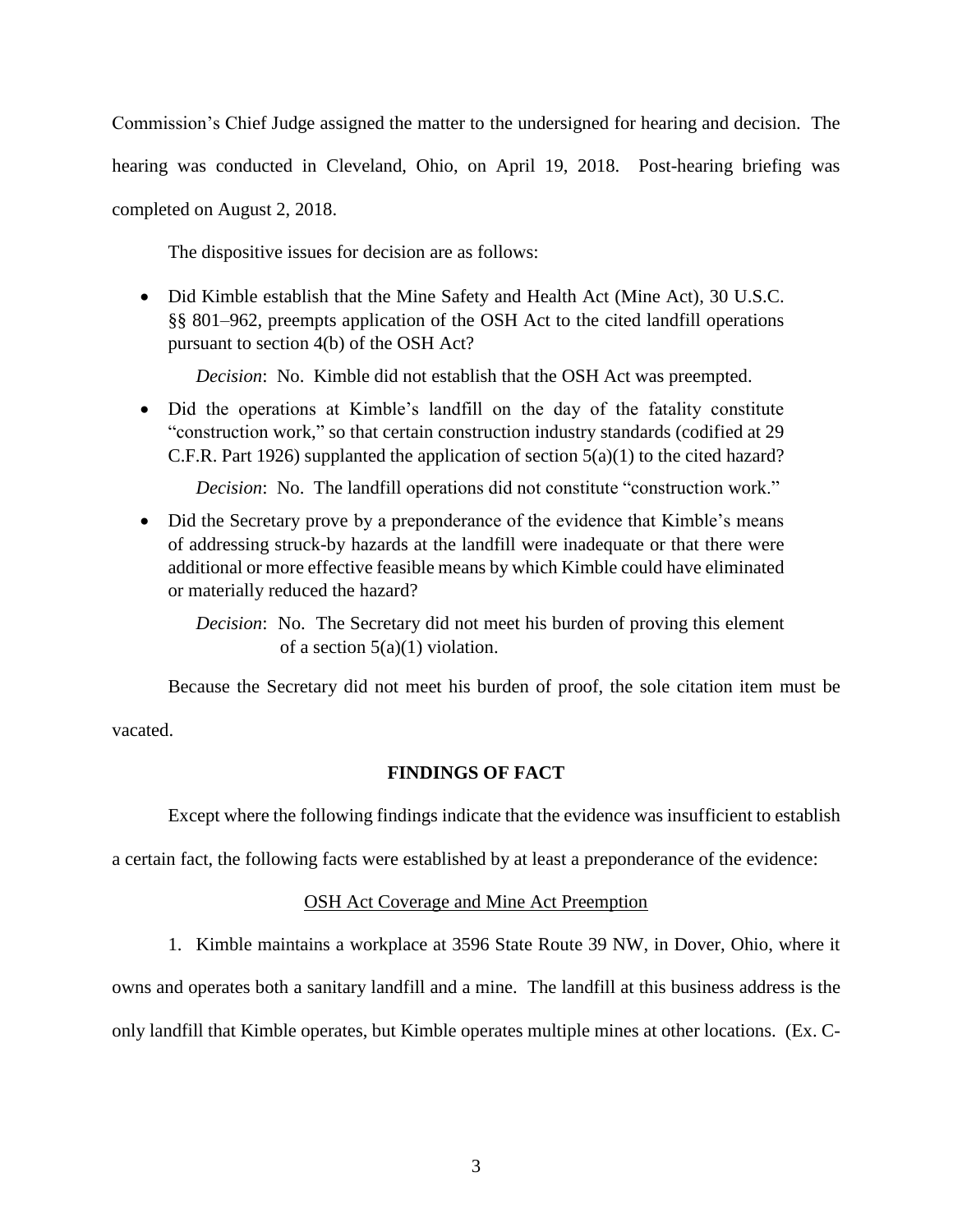7, p. 1; T. 131). Kimble is engaged in a business that affects interstate commerce. (Answer, ¶¶ II  $&$  III).

2. Kimble operates the landfill pursuant to permitting under federal, state and local environmental and public health laws and regulations. (T. 111-113, 118; Ex. C-7, p. 5).

3. Kimble has about 250 employees. Kimble designates its employees as working in various "divisions" of the company, and Kimble regarded the "mining" and the "landfill" operations to constitute different divisions within the company. (Ex. R-4, p. 8; T. 181). About 22 workers are assigned to Kimble's landfill operation. (T. 109-110). Kimble employs about 100 other workers in non-landfill operations at the same business address as the landfill. Kimble employs about 125 more workers at four other locations. (Ex. C-7, p. 1; T. 109-110).

4. The mine that Kimble owns and operates at the same business address as the landfill has been assigned "metal/non-metal mine number 33-00089" by the federal Mine Safety and Health Administration (MSHA). (T. 10, 105-106, 131; Stipulation  $\P$  2; Ex. R-2). The evidentiary record regarding the activities at mine number 33-0089 is very thin. The materials mined at mine number 33-00089 include "construction aggregates, clays and shales." (T. 105-06, 109, 131-32). The parties have stipulated that mine number 33-00089 occupies a "portion" of the tract of land on which the landfill is co-located, but there is no evidence as to precisely what "portion" of the tract that is. (T. 10; Stip. ¶ 2). There is similarly no evidence as to precisely what the footprint of the "mine site" is relative to the footprint of the "landfill site." The whole of the evidence fails to establish by a preponderance that there is any overlap in the footprints of the mine and the landfill. (T. 10, 105-106, 192; Stipulation ¶ 2).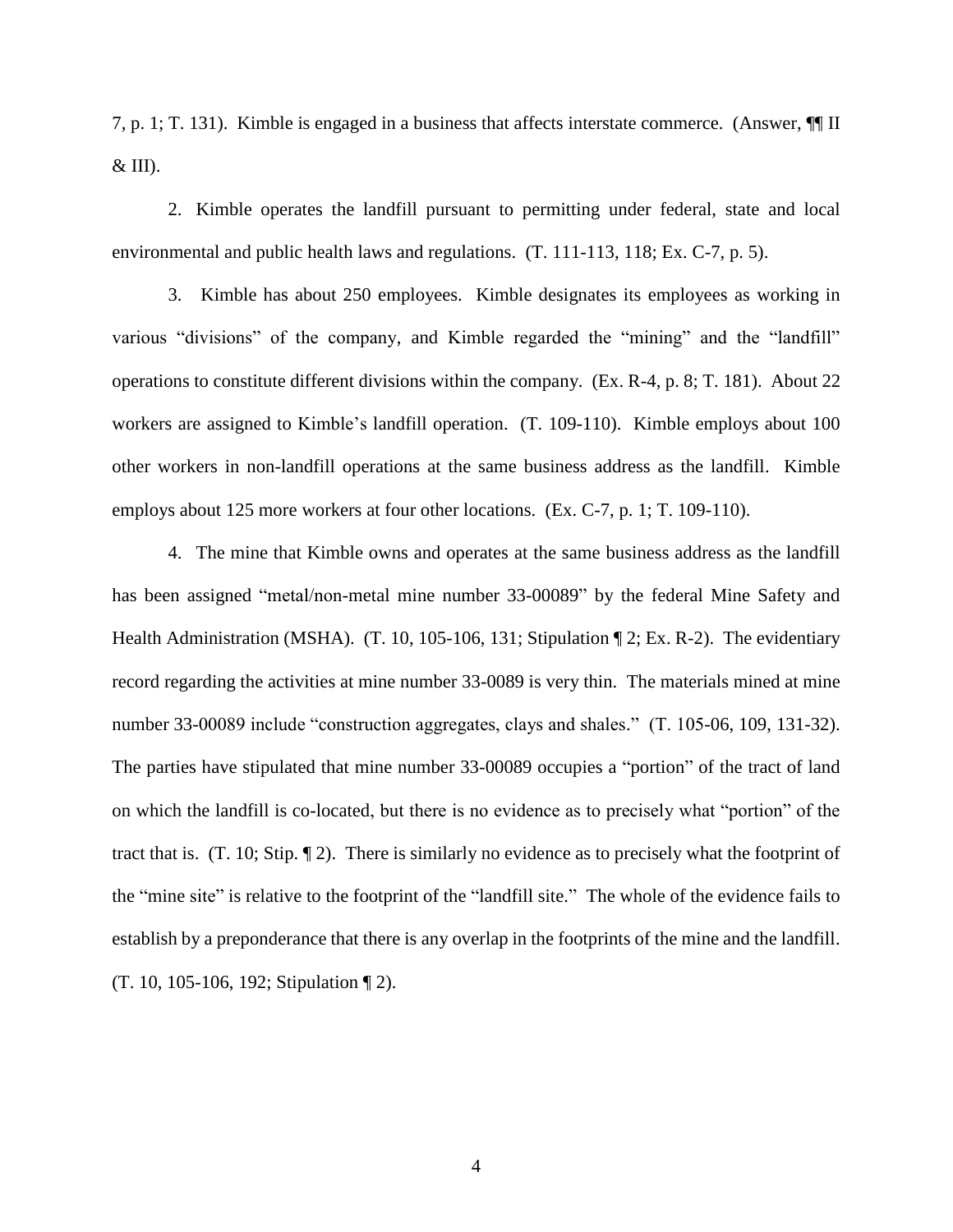5. The workplace fatality on November 10, 2016 that precipitated OSHA's investigation occurred at the landfill and involved employees, equipment and vehicles that were engaged solely in landfill operations and not engaged in any mining operations. (T. 10-11, 54, 105-106).

6. Kimble timely reported the workplace fatality to OSHA. Kimble did not report the fatality to the MSHA.  $(T. 10, 54; Stip. at  $\sqrt{\pi}$  3, 4, 5; Ex. C-8, p. 6).$ 

7. Kimble maintains records of workplace injuries and illnesses that arise out of its landfill operations on OSHA Form 300 (Log of Work-Related Injuries and Illnesses) and on OSHA Form 300A (Summary of Work-Related Injuries and Illnesses). For injuries or illnesses related to its operation of mine number 33-00089, Kimble maintains separate injury and illness records that are required by MSHA. (Ex. C-10; T. 55-56, 221-22).

8. Kimble had most recently trained the employee who was killed on November 10, 2016 (the decedent) on its "OSHA Personal Protective Equipment Policy" about six months earlier (T. 198-200; Exs. R-5 & R-6) and had provided other training to the decedent and other employees who worked at the landfill on matters covered by OSHA standards. (*See, e.g.*, T. 176, 178; Exs. R-8 & R-9 [containing documentation that Kimble provided training on, *inter alia*, machine guarding, hazard communication, housekeeping, confined spaces, electrical hazards]). Kimble also trained the decedent and other employees who worked at the landfill on MSHA subjects, but in Kimble's view much of this training was pertinent to OSHA subjects as well. (T. 121, 173, 175- 179, 191-192; Exs. R-8 & R-9).

### Landfill Operations as "Construction Work"

9. Before the landfill opened for operations, the area where solid waste would be deposited was excavated, then a clay and polyethylene liner system was installed, and then a piping system for the drainage of leachate was installed. (T. 110-111). Upon the landfill becoming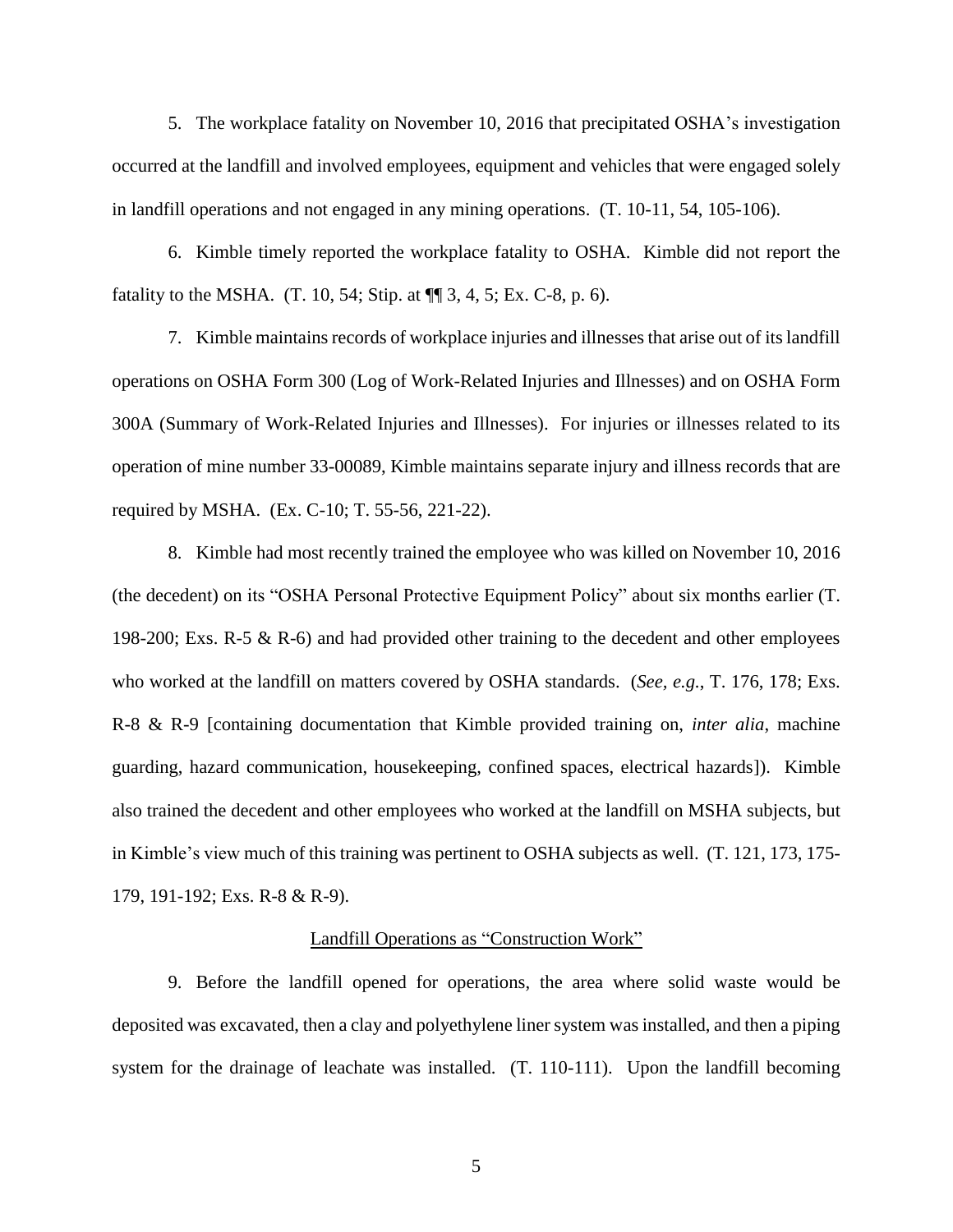operational, solid waste began to be deposited in active "cells," where the waste would be compacted along with soil that is added to it. Over time, multiple cells would be established outward and upward on top of each other "in successive layers." (T. 76, 111).

10. As layers of cells are established over time, it is necessary from time to time to install methane gas extraction wells and associated piping to move the gases that are generated within the closed cells to an on-site processing plant. (T. 111). There is no evidence that any component of a gas extraction system was in the process of being installed or built on the day of the fatality. There is likewise no evidence that any of the vehicles or equipment on the landfill that day were involved in the installation or building of any gas extraction system.

11. On the day of the fatality, the only operation at the landfill in which moving vehicles and equipment were involved was the ongoing landfill operation of waste movement and compaction. (T. 60, 171). These operations were not an integral and necessary part of any construction work. To the extent that these operations were in the nature of construction activities, those activities were ancillary to the operation of the landfill and did not constitute construction work.

#### Struck-by Hazard at Landfill

12. The fatal accident occurred on the landfill. For the purposes of this decision, different areas of the landfill are defined as follows:

a. *Landfill*. The "landfill" is the entire footprint of the landfill.

b. *Working face.* The "working face" is the part of an active cell in the landfill in which waste and cover soil is in the process of being deposited and compacted by bulldozers and other heavy equipment called compactors. (T. 113, 115-116, 148).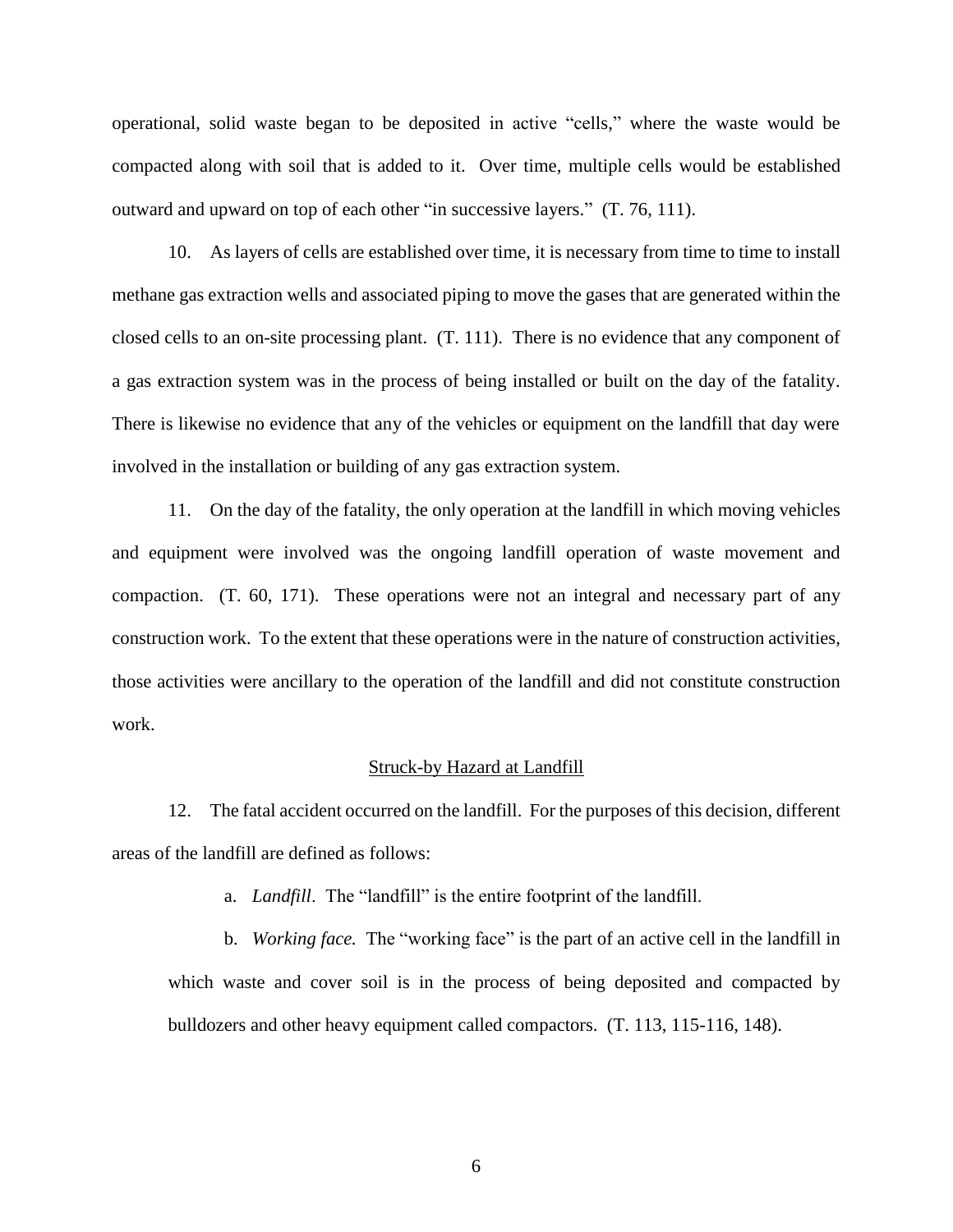c. *"Front" of the working face.* The front of the working face is the margin of the working face that abuts the "tipping area" (defined next). The linear distance of the "front" of the working face at any given time varies, but it can be up to 200 feet long. (T. 116, 169). (The record does not indicate what the length of the working face was on the day of the fatality).

d. *"Tipping"* or *"tipper" area.* The "tipping" or "tipper" area abuts the "front of the working face" (defined immediately above). (T. 119, 169). In the tipping area, large self-powered hydraulic platforms called "tippers" are oriented so that one end of each tipper abuts the front of the working face. (T. 114). "End-dump" trailers loaded with solid waste are moved onto the tippers, and once in place, the tipper's hydraulic mechanism elevates one end of the tipper to create an incline that slopes toward the working face. The incline causes the solid waste inside the trailer to slide out the end of the trailer and onto the working face by force of gravity. (T. 39-40, 80-81, 114-115). The end-dump trailers appear to be the same size as the trailers hauled by semi-trucks that are common on the nation's highways. (T. 186-187; *see* photos in Exs. C-1 & R-13). Because the footprint of the working face changes over time, the tippers must be repositioned about every seven days. (T. 170). The location of the tipping area thus changes when such repositioning occurs.

e. *Approach area.* The "approach area" is where dump trucks, tractor-trailers, and other vehicles approach the tipping area to deliver waste to the landfill. The approach area ends where the tipping area begins. (T. 113-115, 134-135).

f. *Sides of the working face.* The margins of the working face of the landfill that are *not* abutted by the tipper area constitute the "sides" of the working face. Vehicles and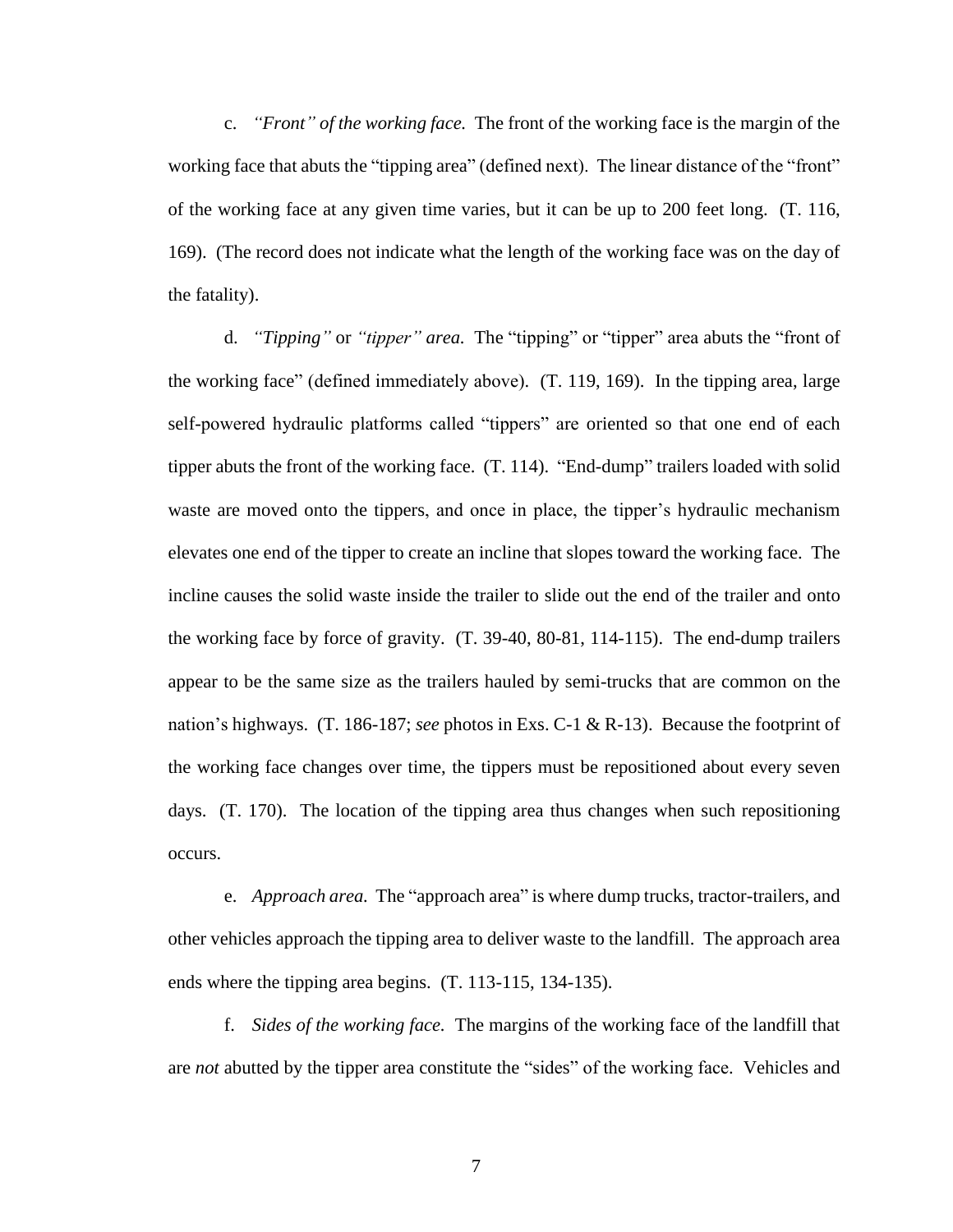equipment involved in delivering, moving and compacting waste do not operate in the vicinity of the sides of the working face. (T. 149-150, 163).

g. *Fence line.* Environmental and health regulations require that Kimble maintain a fence whose purpose is to prevent litter from blowing off the grounds of the landfill. (T. 32-33, 118). Kimble uses plastic fencing material for its fence line, because that kind of fencing material is more easily repositioned as weather conditions and the configuration of the working face require. The location of the fence at any given time, and the fence's relative distance from the front of the working face, varies depending on wind conditions and other factors, but the fence can be set up as near as twenty feet from where bulldozers and other heavy equipment are operating on the landfill. (T. 118-120).

13. The locations of the "working face," the "tipping area," the "approach area," the "front" and "sides" of the working face, and the "fence line" are impermanent. They change over time as successive layers of cells are completed in the course of ongoing regular operations of the landfill. (T. 117-119, 149).

14. Kimble recognized that the movement of the vehicles and equipment on the landfill exposes employees who would be on foot in such areas to struck-by hazards that could cause serious injury or death. (T. 147-149).

15. Kimble prohibited workers from being on foot in the working face of the landfill. (T. 155, 120, 123, 113).

16. Kimble permitted landfill employees to be on foot in the tipping area and in the approach area of the landfill at times when vehicles and equipment were operating in those areas, but only when an employee's presence in those areas was necessary for the employee to perform necessary duties. (T. 147-149).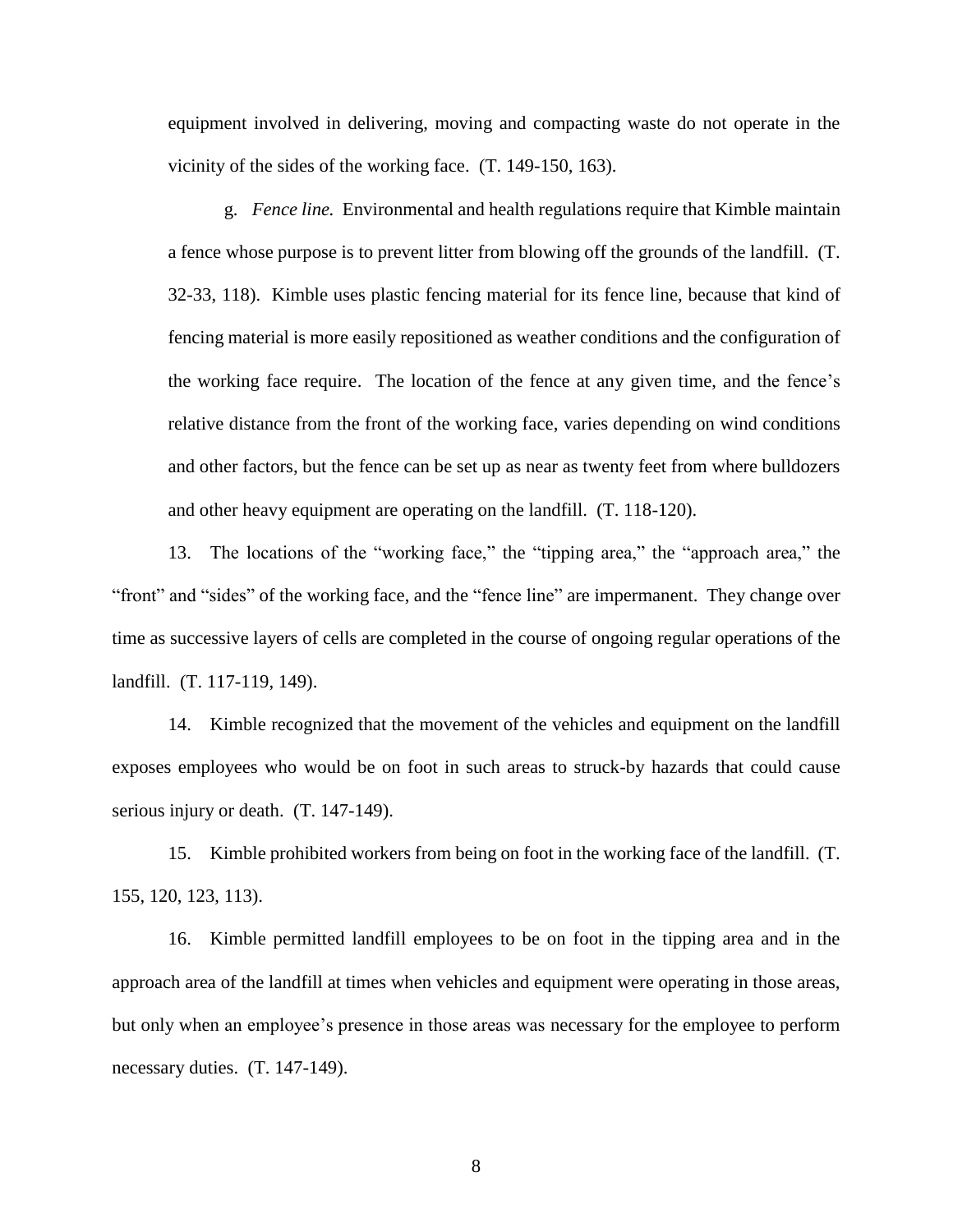17. Kimble has a safety program to protect workers on foot from struck-by hazards, which includes the following specific measures:

a. Kimble's vehicles and equipment are equipped with backup alarms. (T. 166).

b. Kimble posts signs and notices that warn of the presence of moving vehicles and equipment. (T. 98).

c. Kimble requires all landfill employees to wear high-visibility vests in addition to other personal protective equipment. (T. 77-79, 98, 179-182).

d. Kimble's work rules and practices require that when a worker must be on foot in an area where vehicles and equipment are operating in order to perform essential duties, the worker must maintain awareness and exercise caution with a view toward staying clear of the operating vehicles and equipment by (1) proceeding carefully and alertly when on foot and to mind what the vehicles and equipment are doing, and (2) making and maintaining eye contact with the equipment operators and obtaining the operator's acknowledgment before approaching equipment. (T. 34, 77-79, 96-98, 123, 126, 146-47, 181-182).

18. Kimble succeeded in indoctrinating its employees on its safety rules and practices through initial training for new employees, and through continuing training and emphasis thereafter. (T. 182-83). New employees at the landfill receive a 4-hour training orientation that includes OSHA subjects such as lockout/tagout, confined space, hazard communication, hazardous waste operations, personal protective equipment, and awareness of surroundings. (T. 176). New employees at the landfill also complete two 24-hour MSHA training programs—one of the programs pertains to "metal/non-metal" mines and the other program pertains to coal mines. (T. 177-179). This MSHA training includes much training that is pertinent to OSHA standards.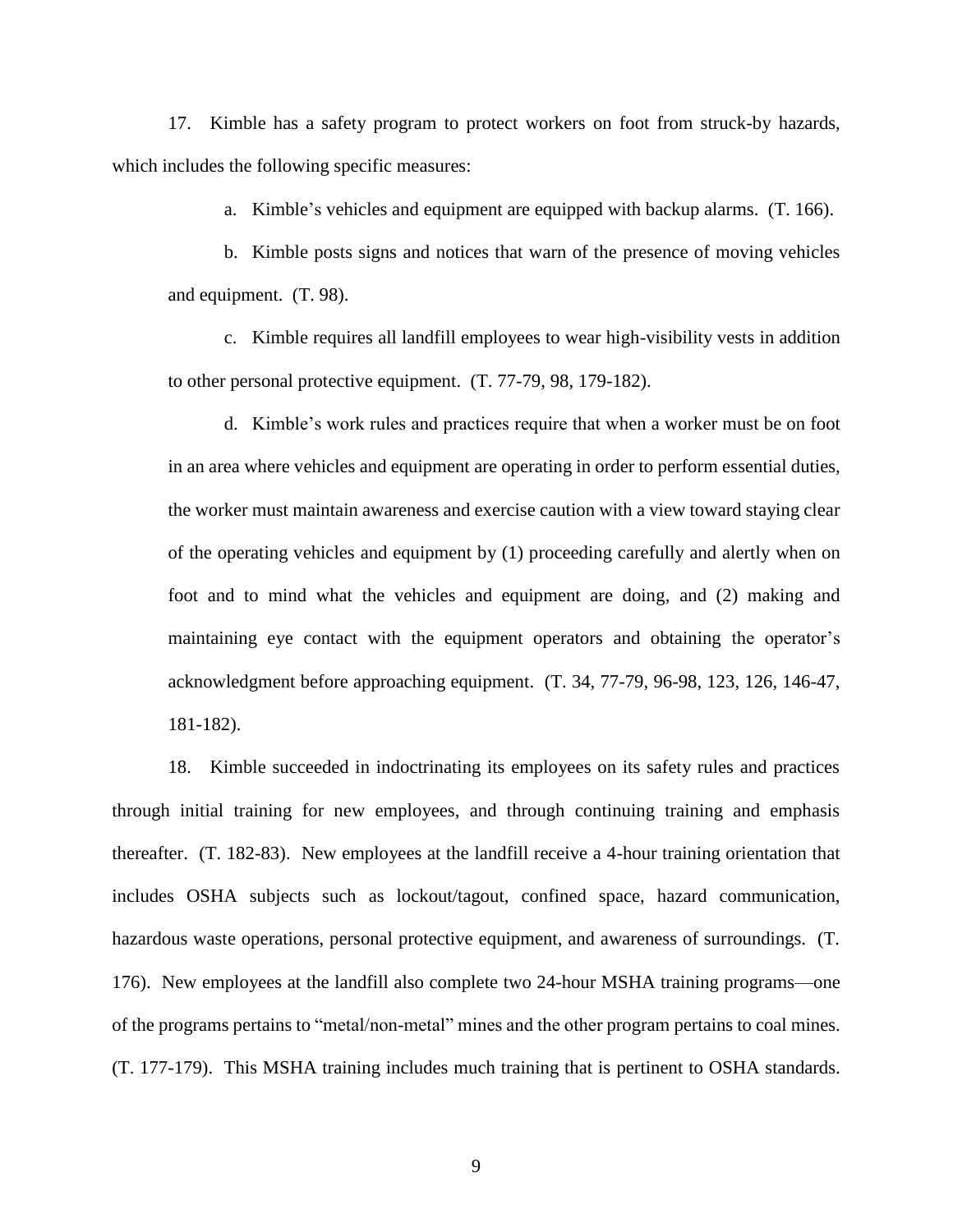(T. 121). After this initial new-employee training, landfill employees attend weekly and monthly safety talks on topics relevant to the working conditions in the landfill. (T. 179-181; Exs. R-2, R-6, R-8, R-9). Kimble communicates its rules and safe practices for working around moving equipment in its initial and annual training sessions, and the subject is covered in some of the monthly and weekly safety meetings as well. (T. 146-148, 181-182). Supervisors at the landfill emphasize certain "cardinal" safety rules and practices with frequent reminders. For example, nearly every day the foreman for the landfill operations reminded landfill workers to "stay away from the working face," in order to "make sure that they have awareness of what's going on and talk to the operators."  $(T. 126, 155-56)$ .

19. Kimble's landfill workers were familiar with these rules and practices, and they knew what they had to do (and what they had to refrain from doing) to comply with these rules and practices. Kimble successfully imbued in its workforce an ethic of safety and compliance with its work rules and practices. (T. 181-83). Both the decedent and the operator of the loader received and understood the training and guidance Kimble provided on keeping safe from struck-by hazards. (T. 197-205; Exs. R-2, R-5, R-6, R-7, R-8, R-9).

20. Kimble exercised reasonable diligence in discovering incidents of noncompliance with its safety rules and practices. (T. 128-29, 144, 150, 183-84).

21. Kimble is reasonably diligent in enforcing its safety rules and practices by utilizing progressive discipline that includes verbal warnings and on-the-spot corrections, notifying next level supervisors in the event of repeated violations, issuance of written reprimands, and imposing probation and suspensions. (T. 150-51, 154, 184-85, 198, Ex. R-4).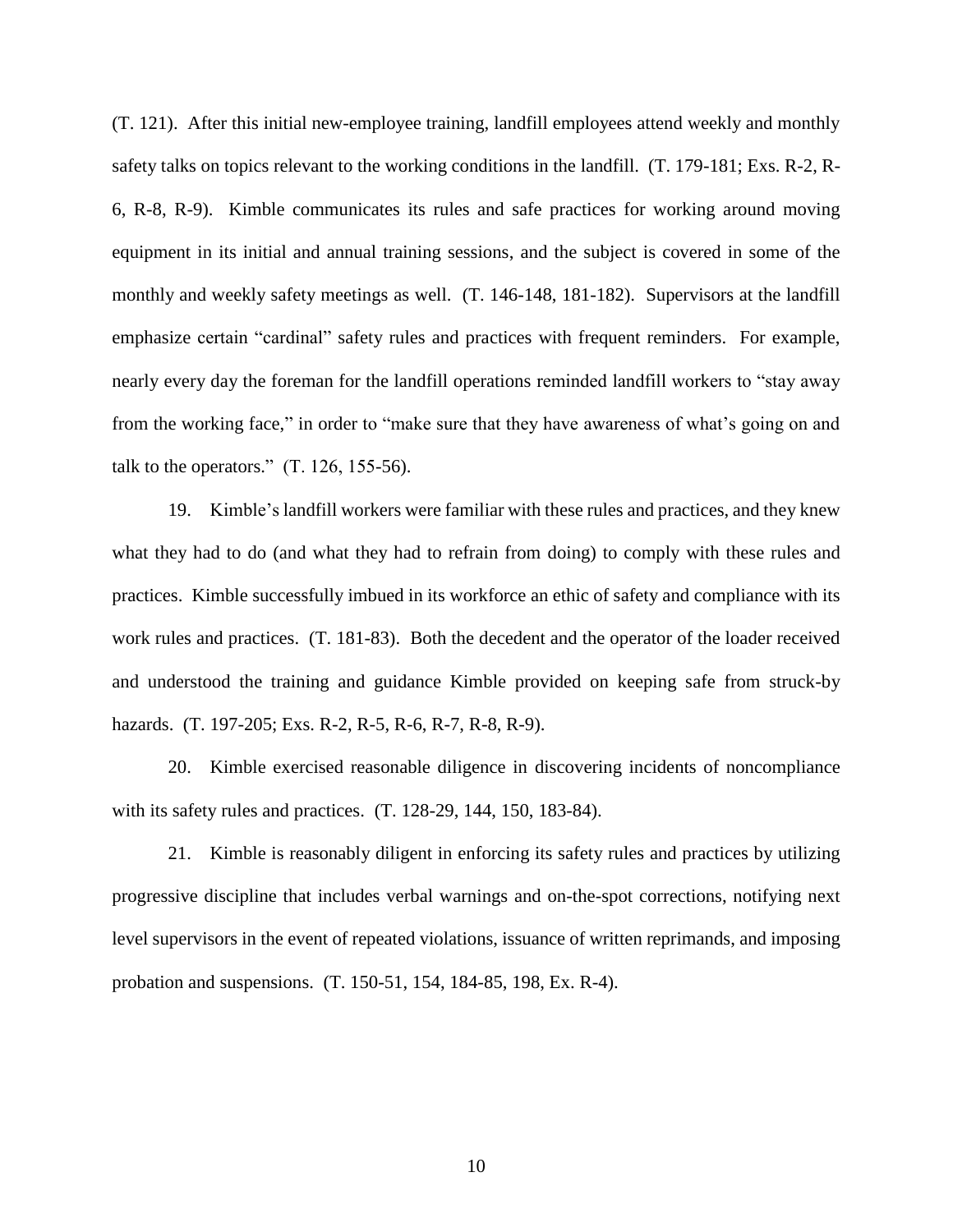22. The decedent had worked at the Kimble landfill for 17 years, and in that time Kimble had not imposed any written discipline on him. (T. 185). Kimble reasonably regarded the decedent to have been an exemplary and safety-minded employee. (T. 185, 189-90).

23. The decedent's principal job at the landfill was to collect litter that had accumulated along the fence line and to put that litter in plastic bags for eventual deposit in the working face. The decedent had other duties in addition to this principal duty (T. 157, 165), but he was not performing any of those other duties on the afternoon that he was killed. (T. 33, 160).

24. There are different ways by which the bags of litter that a worker such as the decedent and others would have gathered along the fence line may be transported and deposited in the working face.

a. The worker who had collected and bagged the litter could pile the bags near the fence line and then summon the front-loader to come to that pile. Upon arriving at the pile, the operator of the front-loader would set the brake and the worker who was on foot would put the bagged trash in the loader's bucket, all the while maintaining communication with the operator of the loader. After all the bags had been put in the bucket, the loader would transport the bagged trash to the working face. This authorized procedure entails the frontloader traveling to the location of the piled bags near the fence line for the purpose of collecting the bagged trash; the procedure does *not* entail a worker traversing the landfill to wherever the loader might happen to be at any given time in order to put bagged trash in the loader's bucket. (T. 153-54).

b. At the end a shift, a worker who had collected and bagged the litter could take the bags to a location on the *side* of the working face and toss the bags into the working face from that location. Depositing the bags onto the working face from a location along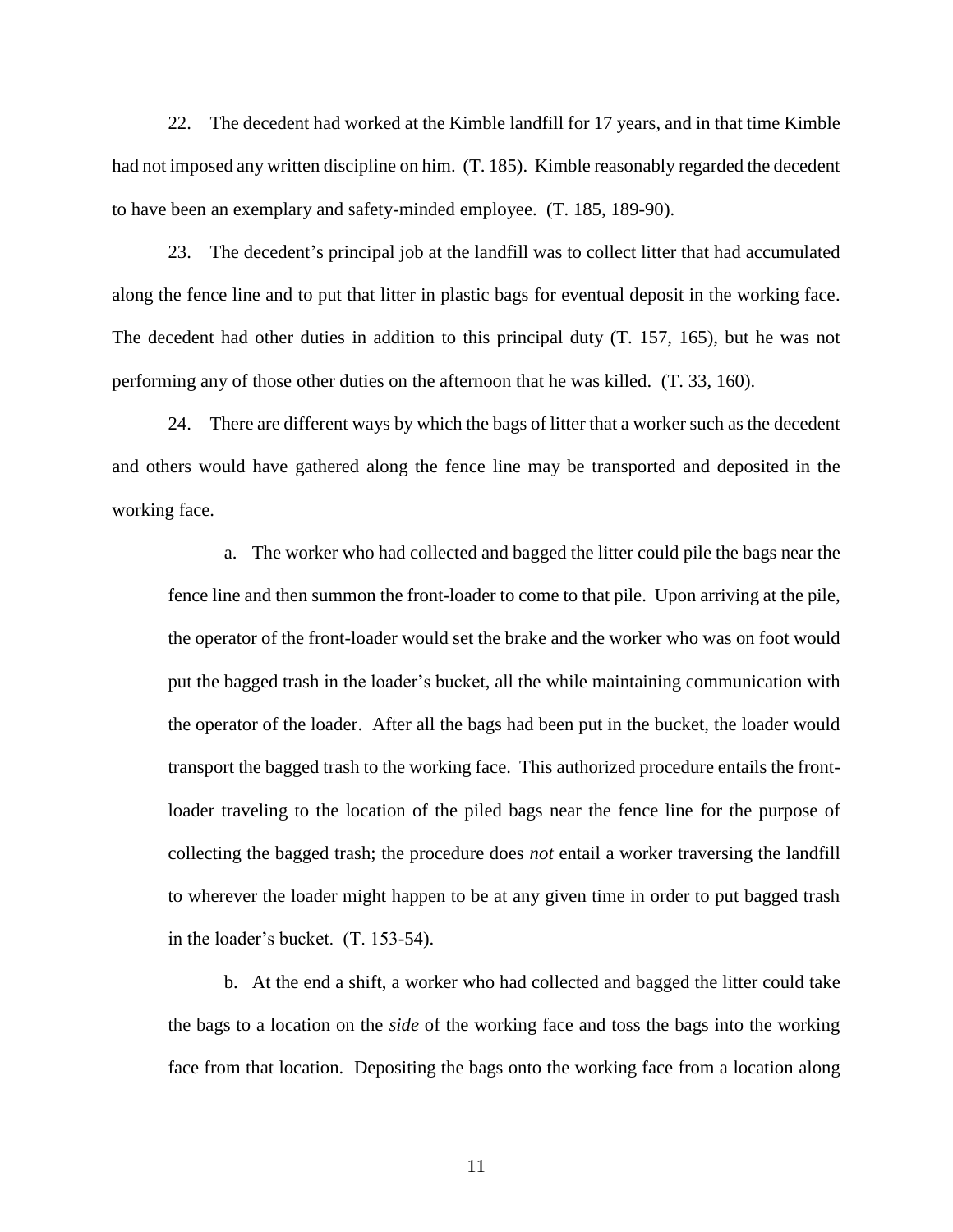the side of the working face does not expose a worker to struck-by hazards from moving equipment, because the equipment does not operate in the vicinity of the side of the working face. (T. 120-121, 147, 149-150, 163, 167). The worker could transport the bags to the side of the working face at the end of the worker's shift either by loading the bags of waste onto a small truck and then driving the truck to a location on the side of the working face, or simply by carrying the bagged litter by hand and walking it to the side of the working face to deposit the bagged litter in the working face. (T. 158-159).

c. The worker who had collected the bagged litter could place the bags about 20 to 30 feet away from the fence line to where other equipment could access them and sweep them onto the working face. (T. 119-120).

25. On the day of the fatality, the fence line was set up about 150 yards from the front of the working face. (T. 158-160). The decedent's supervisor last observed the decedent collecting litter in the vicinity of the fence line about an hour before he was killed. The supervisor left the landfill to go to a dental appointment soon after that observation, and he was not on the grounds when the decedent was killed. (T. 161).

26. A Kimble employee was operating a front-end loader (also "front loader" and "loader") in the tipping area and the approach area near the tippers shortly before 4:00 p.m. on November 10, 2016, when he backed it up in the approach area and struck and killed the decedent. (T. 186). The loader struck the decedent at a point that was less than 100 feet from the tippers, although the record contains no measurement of the precise distance.<sup>1</sup> (Exs. R-13; Ex. C-6, p. 6; Ex. C-7, pp. 2-3 & 6; T. 211-214).

 $<sup>1</sup>$  The whole of the photographic and testimonial evidence permits the reasonable inference</sup> that the strike happened less than 100 feet from the tippers. There is reliable evidence that the decedent's body was about the same distance from the tippers as was the cab of a tractor-trailer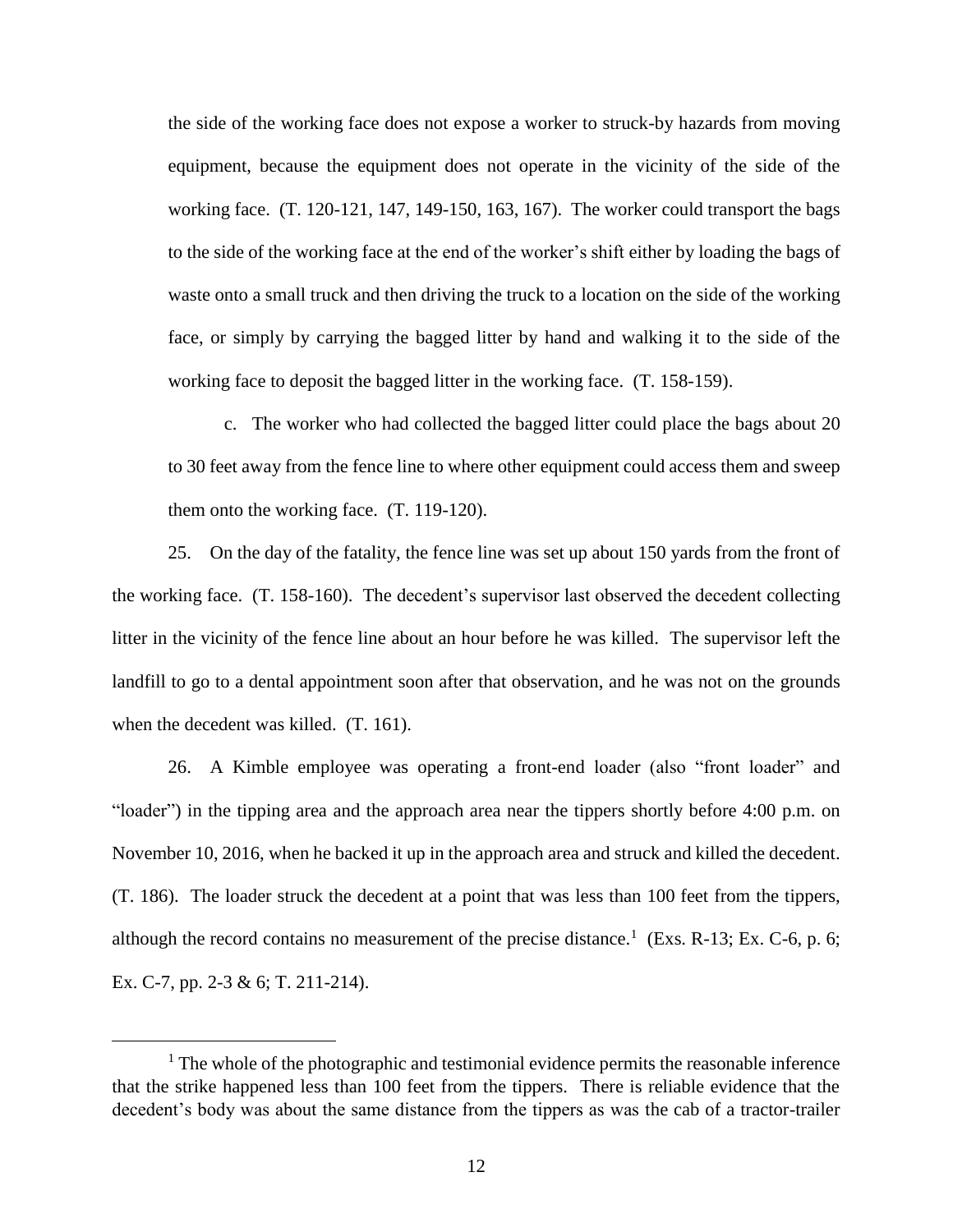27. The loader that struck the decedent is accurately depicted in the photograph in Exhibit C-1 at the page numbered "24 of 28." Typically, only one loader operates at the landfill at any given time, and it operates principally near the tippers. The loader's primary function is to move previously dumped waste to a position where a bulldozer and the compactors can more easily spread it uniformly over the working face and compact it into place. (T. 116).

28. The loader was equipped with a fully functioning audible back-up alarm, and its rearview mirrors were in place. (T. 166; C-7, pp. 4-5). Just before the loader struck the decedent, its operator checked the loader's rear mirrors as was his practice. (Ex. C-7, p. 3). The operator never saw the decedent. He did not become aware that the loader had struck the decedent until moments after the fact, after another worker discovered the body and frantically alerted him. (Ex. C-3, p. 5).

29. No one witnessed the loader strike the decedent. It is unknown why the decedent had decided to be where he was when he was struck, or what he was doing or was intending to do in that location. (Ex. C-7, p. 2). It was uncharacteristic for the decedent to be in the area where he was struck (T. 162), and it was not necessary for him to be in that location in order to perform essential assigned duties. (T. 160).

30. The last person to see the decedent alive was another worker (Glen Butler), who is employed by a subsidiary company of Kimble. (T. 140). Butler had driven a semitruck and enddump trailer onto the landfill, and he had backed the trailer up to a tipper in preparation for it to be moved onto the tipper. Butler was not in a position to see the loader strike the decedent because he was on foot tending to the trailer, and the trailer was situated between him and the spot where

that had been backed up to one of the tippers in preparation for the trailer to be backed onto the tipper. (Ex. C-7, pp. 2-3; Ex. R-13; T. 212-214; Ex. C-7, p. 6).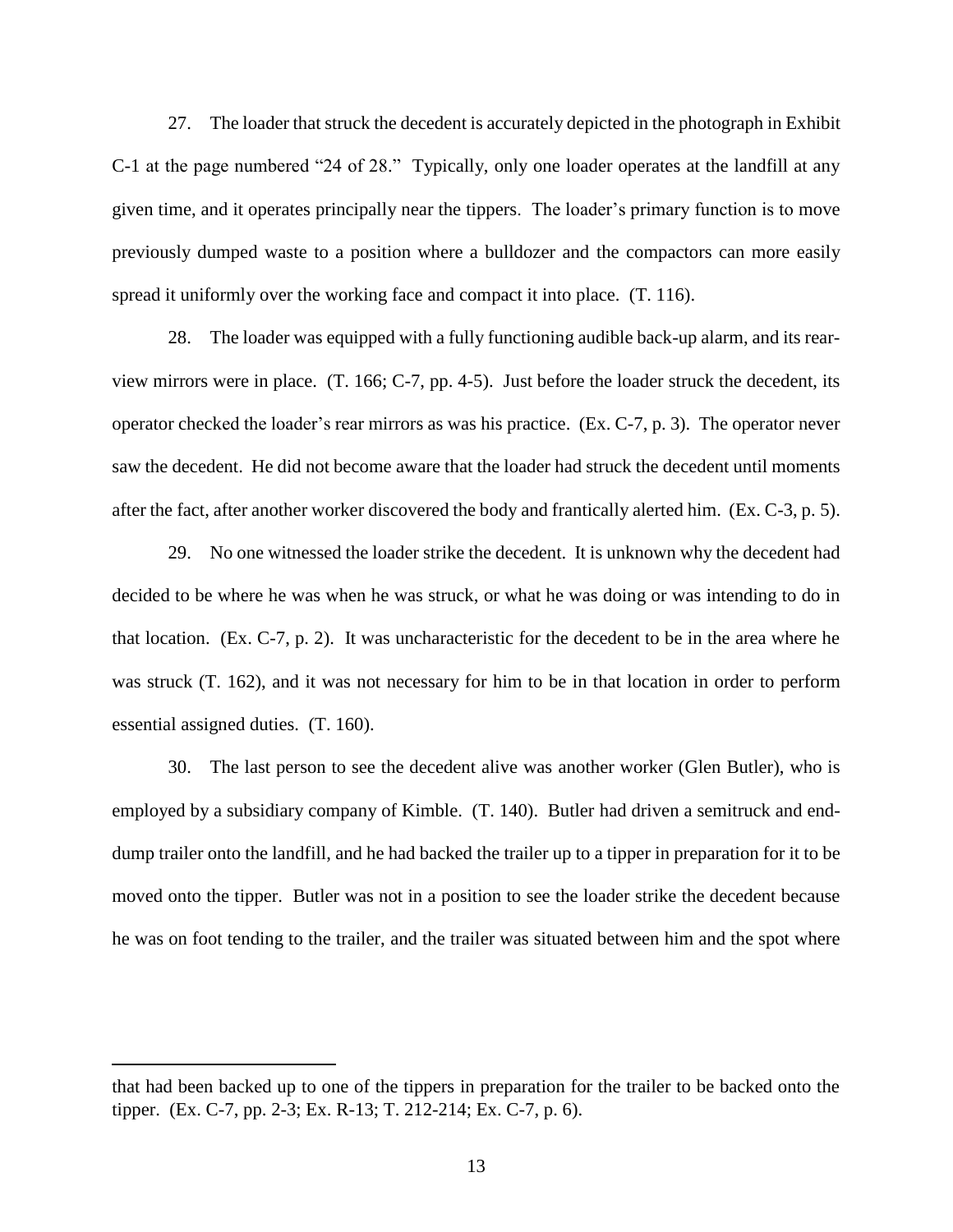the decedent was struck. After returning to the other side of the trailer, Butler saw the decedent's lifeless body in the approach area and frantically alerted the loader's operator.

31. Butler told police that a few minutes before he discovered the decedent's body, he had been in the cab of his semi-truck (which was facing away from the tippers) and had noticed the decedent about 20 yards further back from his location in the cab (i.e., further away from the tippers). Butler told police that he observed the decedent "picking up some stuff off the ground" and that "there was a front end loader sitting there" and that the decedent "was putting the stuff in the bucket" of the loader. (Ex. C-3, p. 6; Ex. C-6, pp. 2-3). The evidence is insufficient to establish precisely what Butler observed the decedent doing at this time.<sup>2</sup> However, if the decedent was placing bagged trash in the loader's bucket at this time, that activity would have been contrary to the authorized procedures described in ¶ 24, *supra*.

32. The decedent did not assure that the loader's operator was aware of his presence. The decedent did not make eye contact or otherwise communicate with the operator of the loader regarding his intended actions at any time before or during the time that the decedent positioned himself in the part of the approach area where he was exposed to being struck by the loader. (Ex. C-3). The operator expressed his shock and dismay that the decedent had not done so, telling investigating police that "anyone who is on foot and near heavy machines … is supposed to get the driver's attention and stay clear of the machines." (Ex. C-3, p. 5). In the minutes before the

<sup>2</sup> The Secretary did not present testimony of either Butler or the operator of the loader. The evidentiary record of what both Butler and the loader's operator reported to the police as having seen and remembered is set forth in their written statements that are part of the police report received in evidence at Exhibit C-3. Those statements and that police report are spare and undeveloped, and they beg many questions that apparently were never put to either Butler or the operator of the loader.

The operator's seat for the loader faces toward the loader's bucket (*See* photo at Ex. 1, p. 24 of 28). The record provides no indication why the loader's operator apparently failed to see what Butler saw—the decedent putting "some stuff" in the loader's bucket.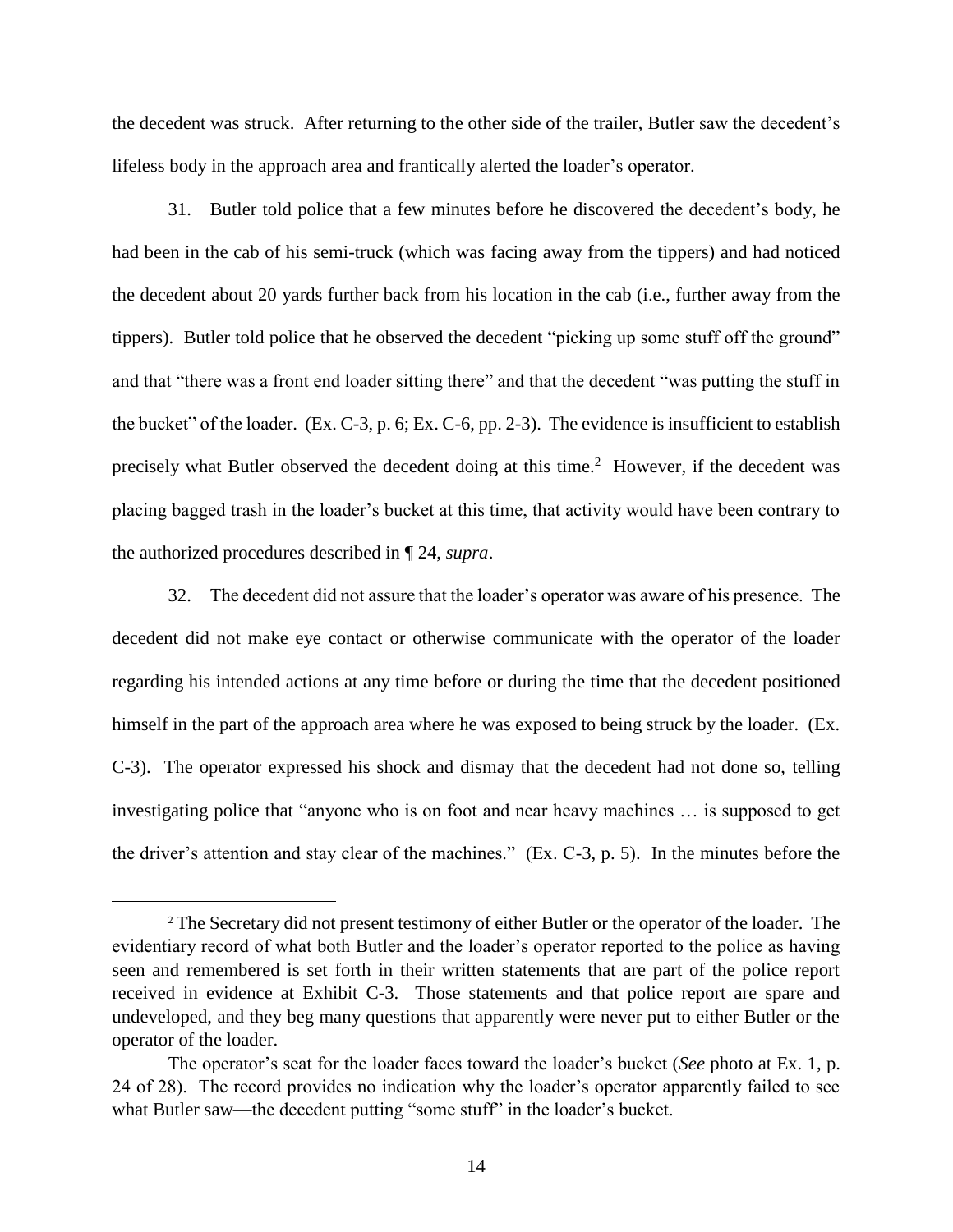loader struck him, the decedent was in violation of Kimble's rule and practice that required employees on foot to make and maintain eye contact with operators of equipment and vehicles posing a struck-by hazard.

33. When the loader struck the decedent, the decedent was not required to be where he was in order to perform essential job duties. (T. 160). At the time the loader struck him, the decedent was violating Kimble's work rule and practice not to be on foot around such equipment if it was not necessary in order to perform one's essential duties. (Ex. C-7, p. 4; T. 160, 162).

34. At the time the loader struck him, the decedent was not wearing the high-visibility vest that Kimble required that he wear. This was very unusual—the decedent was known for always wearing his vest. (T. 162, 189-91). The record does not disclose where the decedent had put his vest, but because he was struck near the end of his workday, some surmised that he might have removed his vest preliminary to leaving work. (T. 103). At the time the loader struck him, the decedent was violating Kimble's rule and practice that landfill workers wear a high visibility vest while on the landfill.

35. Up to the time of the fatality here, there had not been a struck-by incident at Kimble's landfill for the approximately sixty years that Kimble has operated a landfill. (T. 109, 126-127).

#### **DISCUSSION**

The Commission obtained jurisdiction of this matter under section 10(c) of the OSH Act upon Kimble's timely contest of the citation and proposed penalty. 29 U.S.C. § 659(c). Kimble has employees and is engaged in a business affecting interstate commerce, and it thus meets the OSH Act's definition of "employer." 29 U.S.C. § 652(5).

### OSH Act Preemption by Mine Act

Section  $4(b)(1)$  of the OSH Act provides in part: "Nothing in this Act shall apply to working conditions of employees with respect to which other Federal agencies ... exercise statutory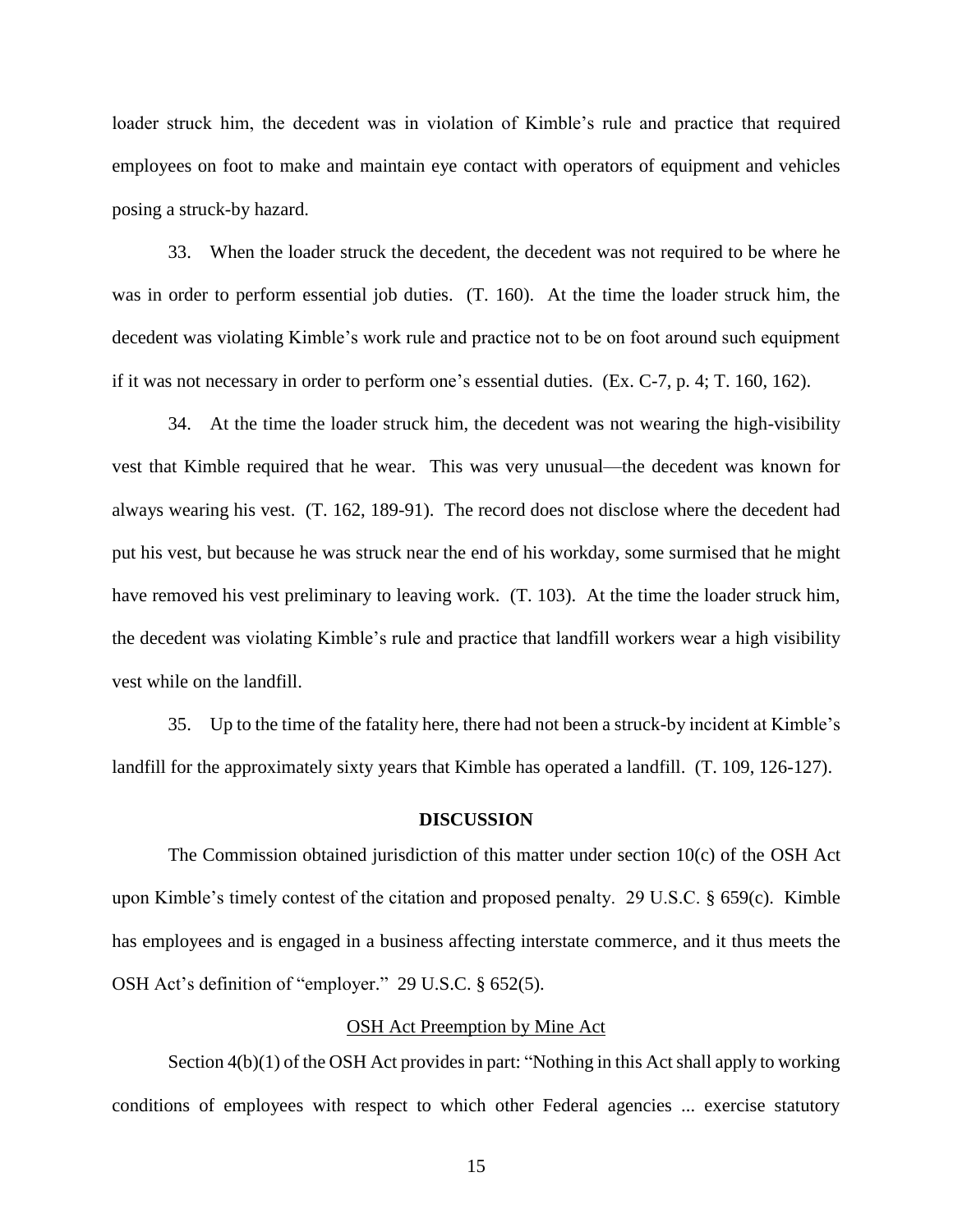authority to prescribe or enforce standards or regulations affecting occupational safety or health." 29 U.S.C. § 653(b)(1). Kimble contends that the Mine Safety and Health Act (Mine Act), 30 U.S.C. §§ 801–962, which is administered by the Mine Safety and Health Administration (MSHA) within the Department of Labor, preempts OSHA's regulation of the cited struck-by hazard at the landfill by operation of section 4(b)(1) of the OSH Act.

The Commission evaluates an employer's argument that OSHA's authority is preempted under section  $4(b)(1)$  by considering: (1) whether the other federal agency has the statutory authority to regulate the cited working conditions; and (2) if the agency has that authority, whether the agency has exercised it over the cited conditions by issuing regulations having the force and effect of law. *JTM Indus., Inc.*, 19 BNA OSHC 1697, 1699 (No. 98-0030, 2001).

A section 4(b)(1) claim of preemption is an affirmative defense, for which the burden of proof rests with the employer. *Idaho Travertine Corp.*, 3 BNA OSHC 1535, 1536 (No. 1134, 1975); *Tidewater Pac. Inc.*, 17 BNA OSHC 1920, 1923 (No. 93-2529, 1997), *rev'd in part on other grounds*, 160 F.3d 1239 (9th Cir. 1998).

The issue of whether the Secretary erred in determining that certain activity at a worksite on which a mine is located is regulated by OSHA and not by MSHA involves a complex question of law and fact. *Marshall v. Northwest Orient Airlines, Inc.*, 574 F.2d 119, 122 (2d Cir. 1978) (observing that "a determination of [section 4(b)(1)] preemption requires an inquiry into complex issues of law and fact"). For Kimble to meet its burden of proof on this complex question, it was incumbent on Kimble to develop an evidentiary record sufficient to support the conclusion that the Secretary's determination that the Mine Act did not apply was unreasonable. *See Sec'y of Labor v. Cranesville Aggregate Cos., Inc.*, 878 F.3d 25 (2d Cir. 2017) (applying *Chevron* framework to Secretary's determination that the OSH Act and not the Mine Act applied to hazards alleged to be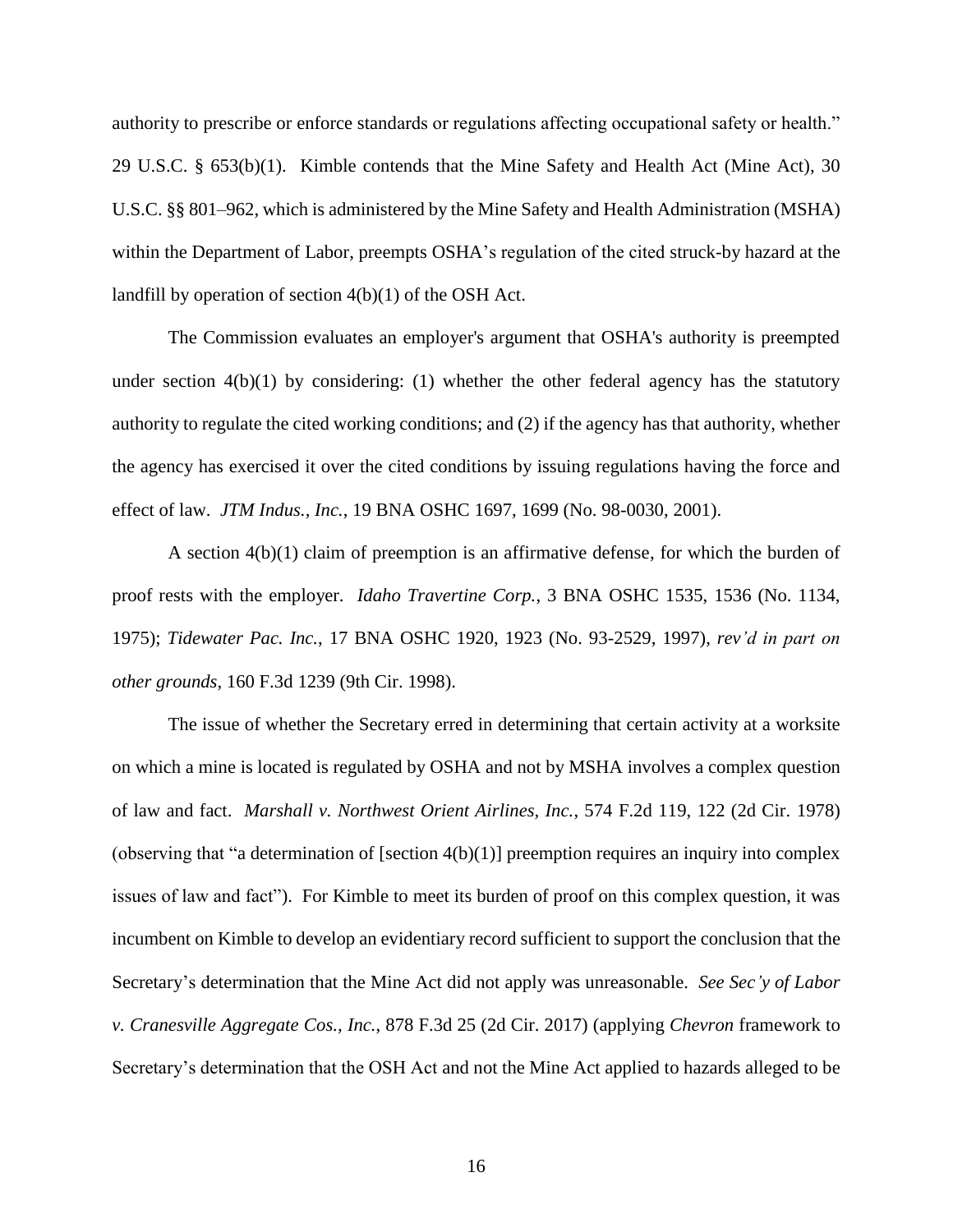present at a workplace that was co-located on the same grounds on which there was a mine, and upon close scrutiny of a fully developed evidentiary record on that issue, concluding at *Chevron* "step two" that the Secretary's determination was reasonable).

The spare evidentiary record respecting the nature and extent of the operation of Kimble's mine number 33-00089 is addressed in ¶ 4 of the Findings of Fact, *supra*. Kimble's argument in its post-hearing brief in support of preemption by the Mine Act is as thin as the evidentiary record is spare. The entirety of that argument is as follows:

> Kimble submits that it complied with all pertinent requirements under the Act, including the general duty clause and specific construction safety standards. It also complied with all applicable MSHA standards. Indeed, Kimble's safety program was geared toward MSHA compliance, because the landfill was located within the confines of a mine. Indeed, there is no dispute that Kimble's landfill operations are occasionally subject to inspections by MSHA officials. (Tr. 191-192).

> Kimble submits that under the facts of this case, OSHA's jurisdiction was preempted. *See* 29 U.S.C. § 635(b)(1) [sic]. As noted above MSHA enforces safety rules pertaining to work around heavy earth moving equipment. Kimble should not be subject to the whims of OSHA's general duty clause when it has complied with applicable MSHA standards that more closely address the hazards in the landfill.

There is no evidentiary support for Kimble's assertion that "MSHA enforces safety rules

pertaining to work around heavy earth moving equipment" around the landfill. And the only evidence that Kimble cites in support of its argument that the landfill "was located within the confines of the mine" and that the landfill was "occasionally subject to inspections by MSHA officials" is the following direct examination testimony of Kimble's safety director (T. 192):

Q: Okay. Does MSHA inspect the landfill area?

A: They occasionally drive through but it's not nearly an inspection as you would expect, if they were on a mine site.

Q: Okay. More thorough on the mine site?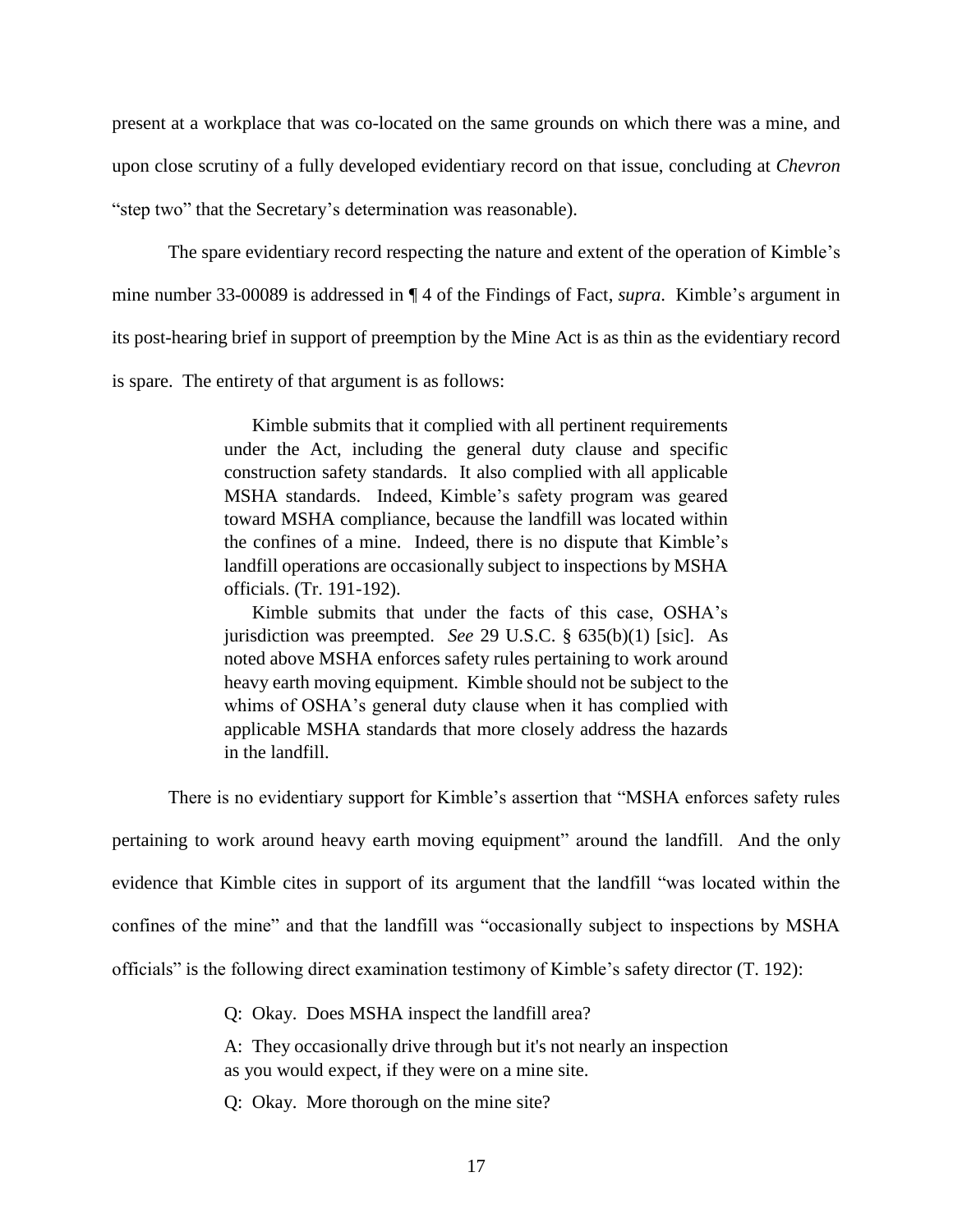A: That's correct.

Q: Why does MSHA have jurisdiction of the landfill?

A: The landfill is on an IM 9 permit, so they have jurisdiction over that, as well.

This testimony is not corroborated or augmented by any other documentary or testimonial evidence. That testimony, standing alone, is insufficient to support a finding or conclusion that the Secretary unreasonably determined that the OSH Act (and not the Mine Act) applied to struckby hazards at the landfill. Kimble's preemption argument is rejected.

#### Preemption by Construction Industry Standards

Kimble contends that certain OSHA construction industry standards, codified at 29 C.F.R. Part 1926, apply to struck-by hazards at the landfill, so that those standards preempt application of the general duty clause to the cited hazard. *See Con Agra, Inc.*, 11 BNA OSHC 1126, 1145 (No. 81-2606, 1983) (noting "that specific, promulgated standards will preempt the general duty clause, but only with respect to hazards, conditions or practices expressly covered by the specific standards")*.*

The construction industry standards prescribed in Part 1926 apply to "every employment and place of employment of every employee engaged in construction work." 29 C.F.R. § 1910.12(a). The term "construction work" as used in section 1910.12(a) "means work for construction, alteration, and/or repair, including painting and decorating." 29 C.F.R. § 1910.12(b).

"Part 1926 applies … to employers who are actually engaged in construction work or who are engaged in operations that are an integral and necessary part of construction work." *Snyder Well Serv., Inc.*, 10 BNA OSHC 1371, 1373 (No. 77-1334, 1982). "Activities that could be regarded as construction work should not be so regarded when they are performed solely as part of a nonconstruction operation." *BJ-Hughes*, 10 BNA OSHC 1545, 1547 (No. 76-2615, 1982);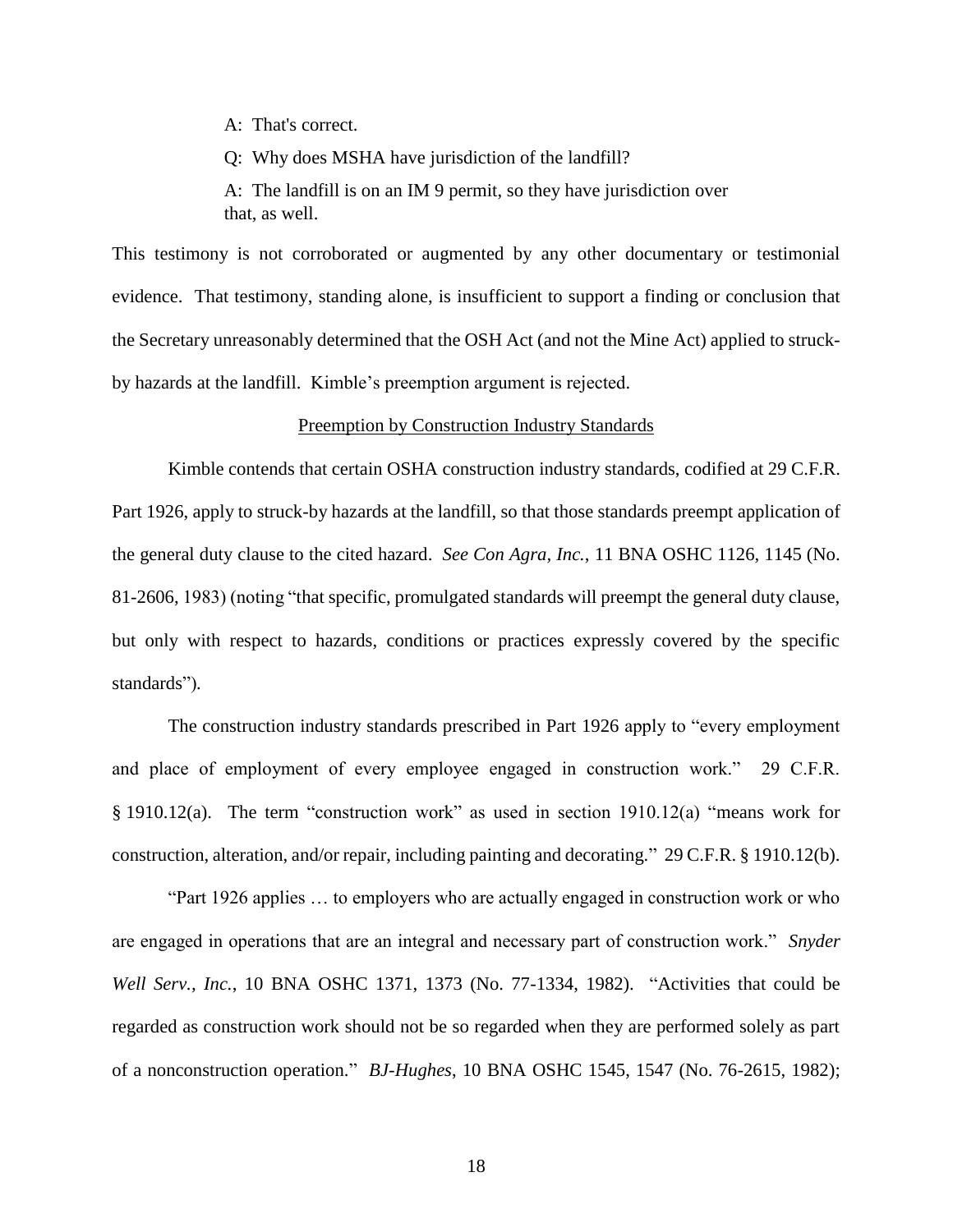*see also Royal Logging Co.*, 7 BNA OSHC 1744, 1750 (No. 15169, 1979) (concluding that even though a logging operation involved some roadbuilding, that roadbuilding was "ancillary to and in aid of [the logging company's] primary nonconstruction function to cut and deliver logs"), *aff'd* 645 F.2d 822 (9th Cir. 1981). Similarly, the mere use of equipment that is often used in construction work does not transform non-construction work to "construction work." *BJ-Hughes,* 10 BNA OSHC at 1547 (rejecting Secretary's argument that Part 1926 applied because the equipment involved was typically used in construction).

Kimble contends that Part 1926 applies to all operations at the landfill, including the movement and compaction of waste and soil as was occurring on the day of the fatality, because those activities are in furtherance of the *construction* of a landfill.

There is no evidence to support the conclusion that anything in the nature of "construction work," such as the installation of methane gas extraction systems  $(T. 110-112)$ , was occurring at the landfill on the day of the fatality. Similarly, there is no evidence that the vehicles and heavy equipment that were operating on the landfill at the time of fatality were engaged in any activity other than the movement and compaction of waste and soil.

Kimble argues that the solid waste itself (as well as the soil used to cover the waste in the active cell at the end of daily operations) was in the nature of "building material" out of which the cells of the landfill are "constructed," and thus the depositing and compaction of that material in the cells involved the *construction* of those cells. (Resp't Br. 23-24). This argument is rejected. To the extent that the creation of the completed cells of the landfill could be deemed to be "construction" of those cells, any such construction is ancillary to Kimble's primary nonconstruction function of operating a landfill, so that this activity does not itself constitute "construction work" to which Part 1926 would apply. *Royal Logging Co.* at 1750.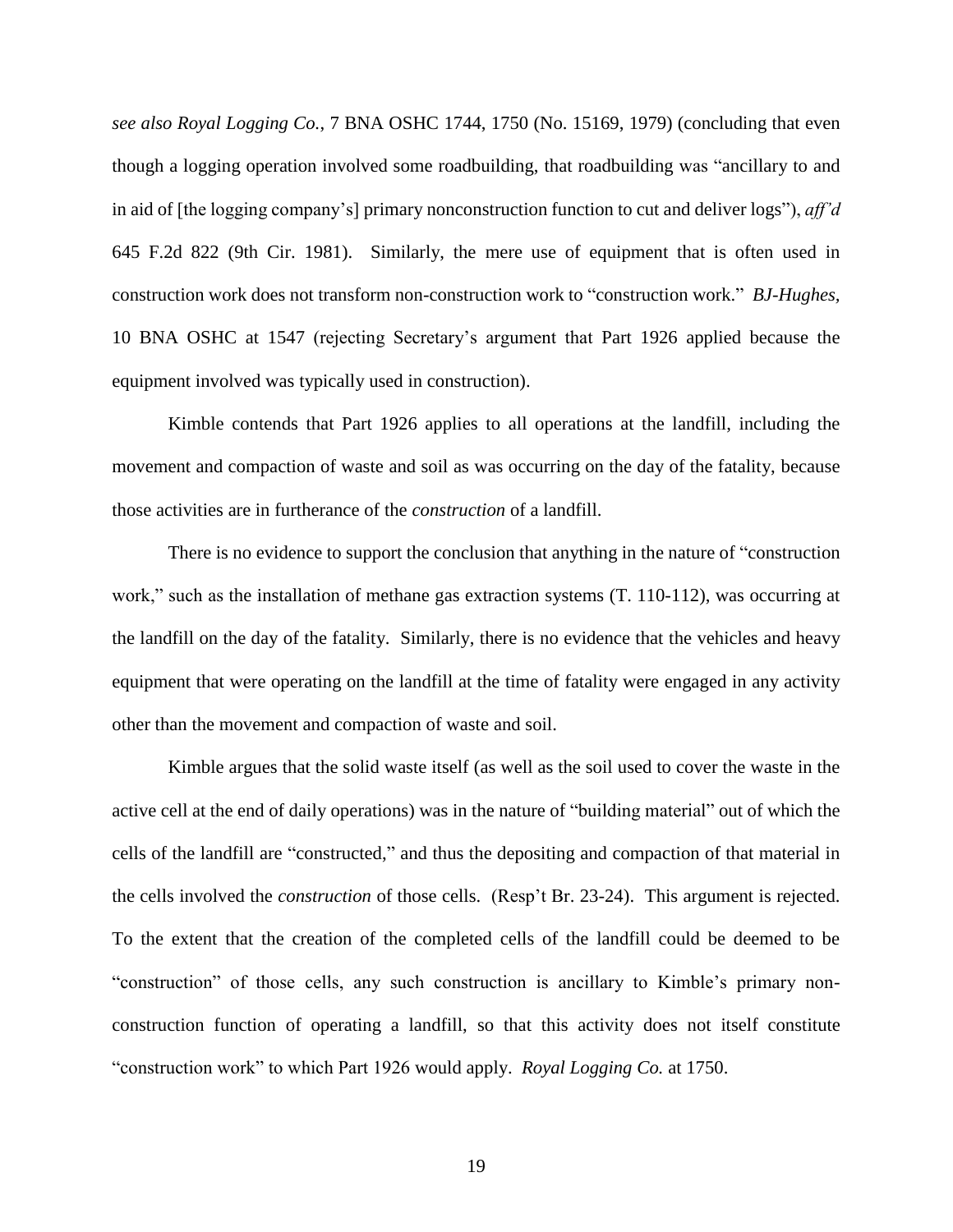The Commission's decision in *Woolston*, 15 BNA OSHC 1114 (No. 88-1877, 1991), does not dictate a contrary conclusion. In *Woolston*, OSHA cited an employer for violations of Part 1926 for conditions involving a trench excavation that had been dug in the course of constructing a methane gas venting system at a landfill. *See also EMCON/OWT, Inc.*, No. 04-1406, 2006 WL 168534 (O.S.H.R.C.A.L.J. Jan. 17, 2006) (involving citation alleging violations of Part 1926's excavations standard issued to a contractor that was installing a gas collection system at a landfill).<sup>3</sup> In contrast to both *Woolston* and *EMCON/OWT*, the heavy equipment operating on the Kimble landfill on the day of the fatality was not engaged in the construction of a methane gas venting or collection system, or the construction of anything else. Rather, at the time of the fatality, the vehicles and equipment that were operating on the landfill were simply engaged in the process of depositing and compacting solid waste in an active cell. That activity is simply the *operation* of a landfill, as the president of Kimble indicated frequently in the course of his testimony. (*E.g.*, T. 109, 122-23, 113, 135). Kimble was not engaged in any "construction work" as defined in section 1910.12(b).

Kimble's argument that certain standards in Part 1926 preempt application of the general duty clause is rejected.

### Citation 1, Item 1: General Duty Clause

### *The Fatality Occurred in the Landfill's Approach Area*

As described in  $\P$  26 of the Findings of Fact, the fatality occurred in the "approach area" of the landfill. That finding of fact is at odds with testimony that the Secretary presented in his

<sup>3</sup> Although the Secretary alleged violations of Part 1926 in both *Woolston* and *EMCON/OWT, Inc.*, the employers in those cases appeared not to contest the application of Part 1926 to the cited activities, and thus the issue of whether Part 1926 applied appears not to have been adjudicated in either of those cases. The two cases demonstrate only that in the past the Secretary has determined that certain activities that had taken place at a landfill constituted construction work.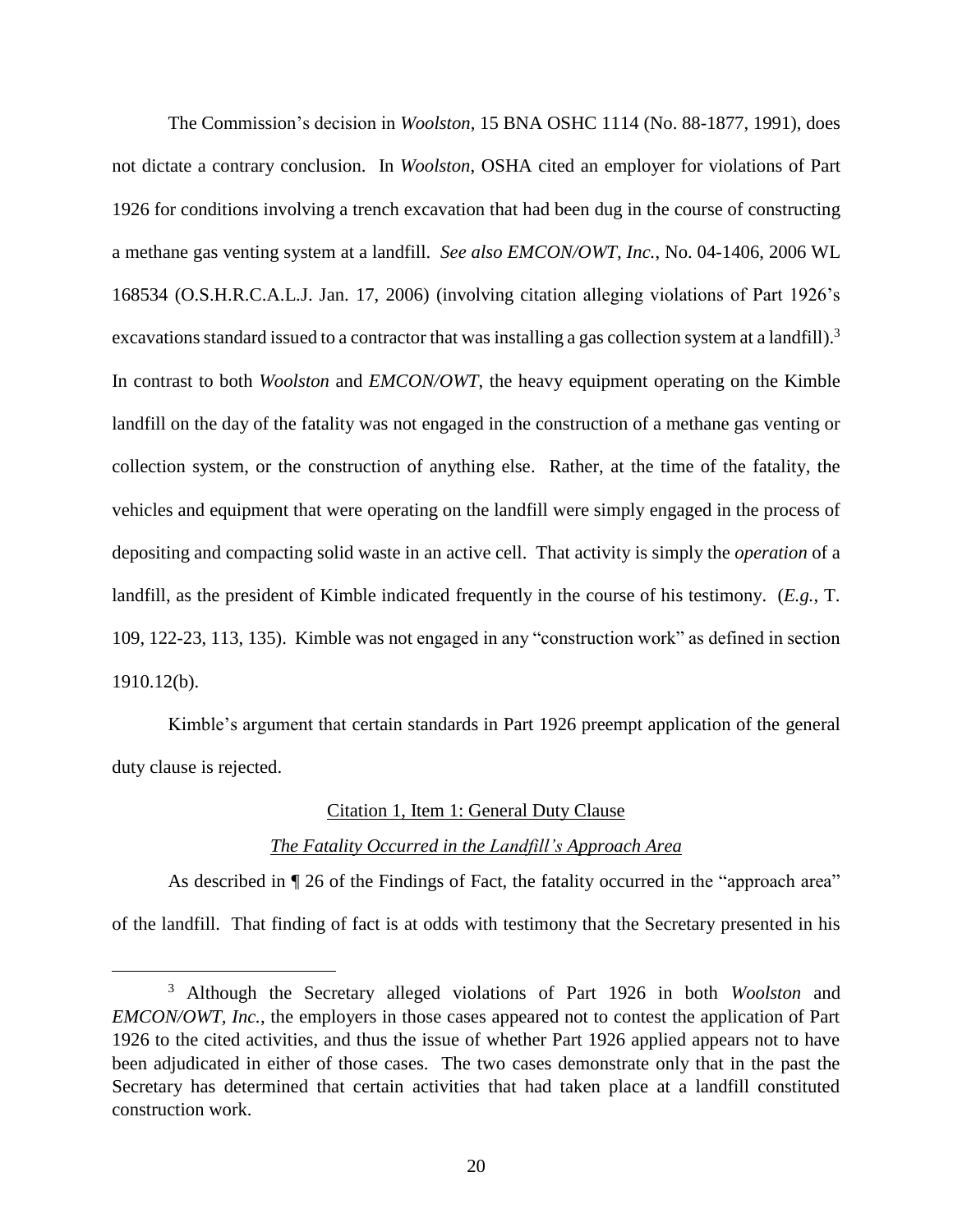case-in-chief, which was that the decedent was on the "working face" when he was struck and killed. (T. 33-37, 57, 96-97). That testimony was flawed, and it misidentified the actual area of the landfill in which the fatality occurred.

The Secretary's sole witness—the industrial hygienist (IH) who conducted the investigation that preceded the issuance of the citation—seems to have mistakenly understood the landfill's "working face" to include any area where heavy equipment was operating. (*See, e.g.*, T. 33-37, 96-97). Defined in such a way, the "working face" would include the "approach area," as that area is defined in ¶ 12 of the Findings of Fact. This was a profound misunderstanding, and it appears to have resulted in the IH misinterpreting what the Kimble employees were attempting to communicate to her during her investigatory interviews of them. When the IH interviewed Kimble employees and they used the term "working face," they were using that term as it is defined in  $\P$  12 of the Findings of Fact, and they were not intending to communicate to the IH that the "approach area" is a part of the landfill's "working face." (T. 113, 115-116, 148).

This conclusion regarding the IH's misunderstanding becomes apparent upon scrutinizing her testimony. Kimble employees told the IH that Kimble had a rule prohibiting employees being on foot in the "working face," (e.g., T. 34, 64) and at the hearing Kimble's witnesses confirmed that Kimble does indeed have such a rule. (E.g., T. 155). As the president of Kimble convincingly testified, "there's no good reason to walk into the working face where the bulldozers and compactors are running back and forth" moving and compacting waste and soil on the surface of an active cell. (T. 120, 123, 113). So, while the IH was accurate in testifying that Kimble had a rule against walking through the "working face" (T. 34, 58), she was *inaccurate* in testifying that the decedent was violating that rule at the time he was struck and killed. (T. 35). Consistent with her misunderstanding, she further erroneously testified that one way the fatality could have been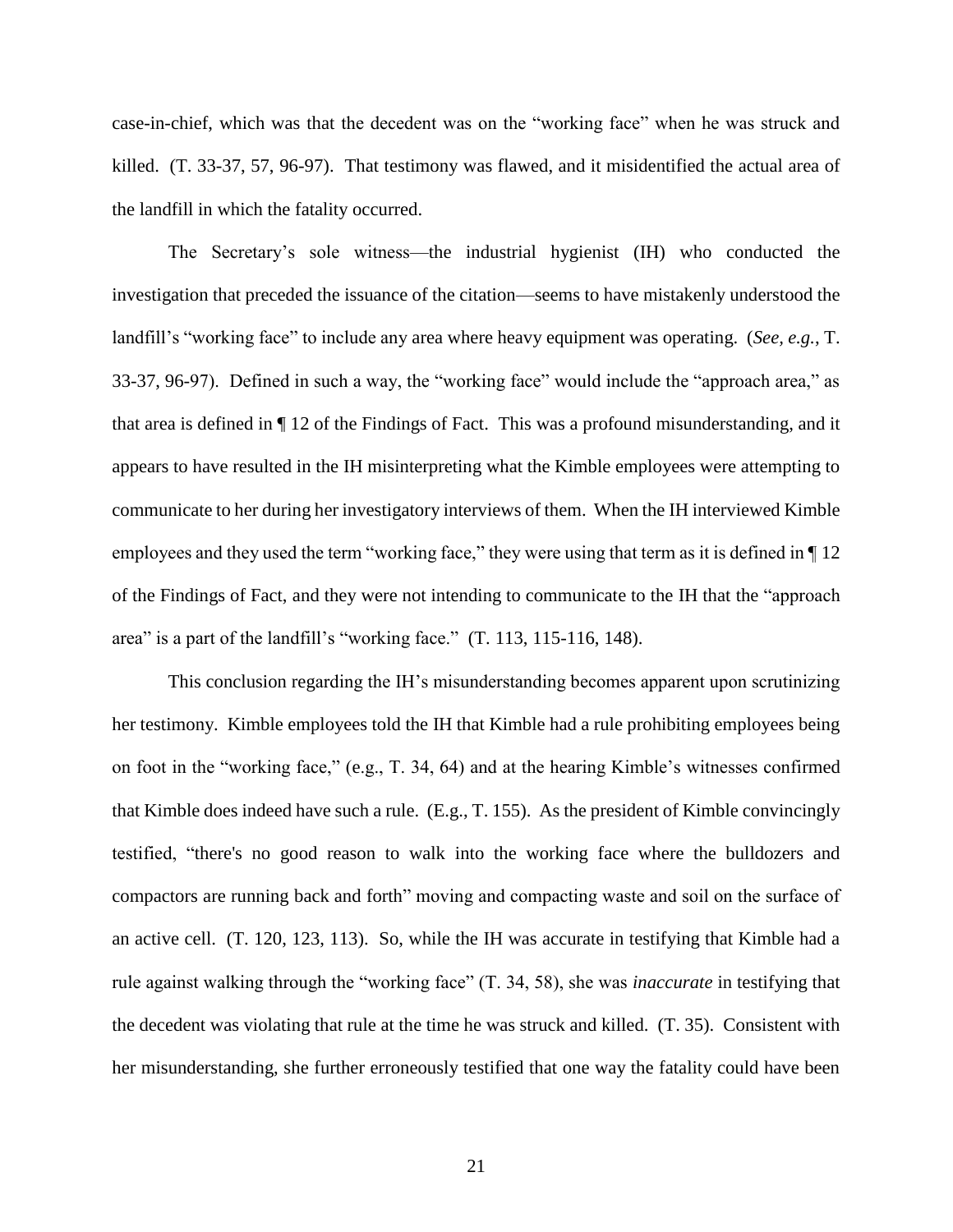avoided would have been for Kimble to have enforced (or in other words, to have prevented the decedent from violating) its rule prohibiting employees from being on foot in the working face. (T. 59). But, contrary to the IH's deep misunderstanding, the clear and convincing evidence is that Kimble did *not* have a rule prohibiting employees from being on foot in the approach area, where the decedent was struck and killed. (T. 153, 158, 186; Ex. R-13).

### *Proof of Section 5(a)(1) Violation*

To establish a violation of the general duty clause, the Secretary must prove that: (1) a condition or activity in the workplace presented a hazard; (2) the employer or its industry recognized the hazard; (3) the hazard was causing or likely to cause death or serious physical harm; and (4) a feasible and effective means existed to eliminate or materially reduce the hazard. *Peacock Eng'g, Inc.*, 26 BNA OSHC 1588, 1589 (No. 11-2780, 2017). In addition, "the Secretary must also show the employer knew or, with the exercise of reasonable diligence could have known of the hazardous condition." *PSP Monotech Indus.*, 22 BNA OSHC 1303, 1305 (No. 06-1201, 2008).

Kimble concedes the presence of the first three enumerated elements (Resp't Br. 15; *see also* Resp't Reply Br. 4), and ¶ 14 of the Findings of Fact establishes those elements of the Secretary's burden of proof.

Kimble challenges the sufficiency of the evidence on the fourth enumerated element, and thus the dispositive issue is whether the Secretary carried his burden to prove that a feasible and effective means existed to eliminate or materially reduce the hazard.<sup>4</sup> In order to establish this

 $4$  Kimble also (1) disputes that the Secretary proved that it had knowledge of the hazardous condition, and (2) asserts the affirmative defense of unpreventable employee misconduct. (Resp't Br. 24-28). As indicated in the final subsection of the Discussion, resolution of the sufficiency of the evidence on the fourth enumerated element of a violation of section  $5(a)(1)$  in favor of Kimble resolves these two issues in Kimble's favor as well.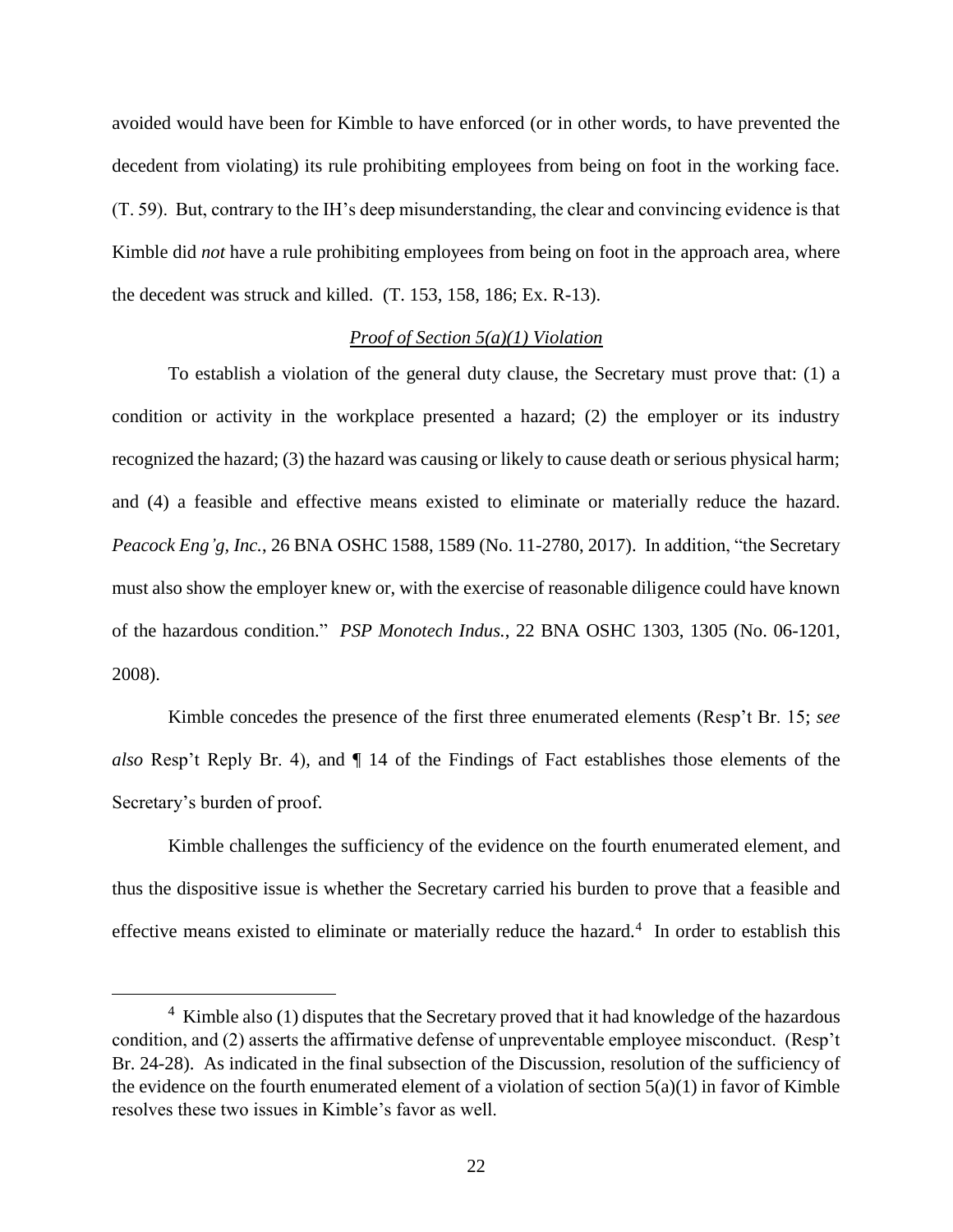fourth enumerated element of a section 5(a)(1) violation, the Secretary "must specify the proposed abatement measures and demonstrate both that the measures are capable of being put into effect and that they would be effective in materially reducing the incidence of the hazard." *Beverly Enters.*, 19 BNA OSHC 1161, 1190 (No. 91-3144, 2000) (consolidated).

In a case such as this, where an employer has undertaken measures to address a hazard, the Secretary must establish that the employer's measures were inadequate. *U.S. Postal Serv.*, 21 BNA OSHC 1767, 1773-1774 (No. 04-0316, 2006); *SeaWorld of Fla., LLC v. Perez*, 748 F.3d 1202, 1215 (D.C. Cir. 2014) (noting that in a matter involving an alleged violation of section 5(a)(1), "[w]hen an employer has existing safety procedures, the burden is on the Secretary to show that those procedures are inadequate"). Commission precedent suggests two similar ways that the Secretary may establish that an employer's existing safety procedures were inadequate by demonstrating either (1) "that there was a more effective feasible means by which [the employer] could have freed its workplace of the hazard," *Ala. Power Co.*, 13 BNA OSHC 1240, 1243-1244 (No. 84-357, 1987), citing *Cerro Metal Prods. Div., Marmon Grp., Inc.*, 12 BNA OSHC 1821, 1822 (No. 78-5159, 1986), or (2) that there were "specific *additional* measures" required to abate the hazard. *Pelron Corp.*, 12 BNA OSHC 1833, 1836 (No. 82-388, 1986) (emphasis added). In order to prove the former, the Secretary must show that "conscientious experts, familiar with the industry would prescribe those means and methods to eliminate or materially reduce the recognized hazard." *Arcadian Corp.*, 20 BNA OSHC 2001, 2011 (No. 93- 0628, 2004), quoting *Pepperidge Farm, Inc.*, 17 BNA OSHC 1993, 2032 (No. 89-0265, 1997). In order to prove the latter, the Secretary must show that "knowledgeable persons familiar with the industry would regard additional measures as necessary and appropriate in the particular circumstances existing at the employer's worksite." *Inland Steel Co.*, 12 BNA OSHC 1968, 1970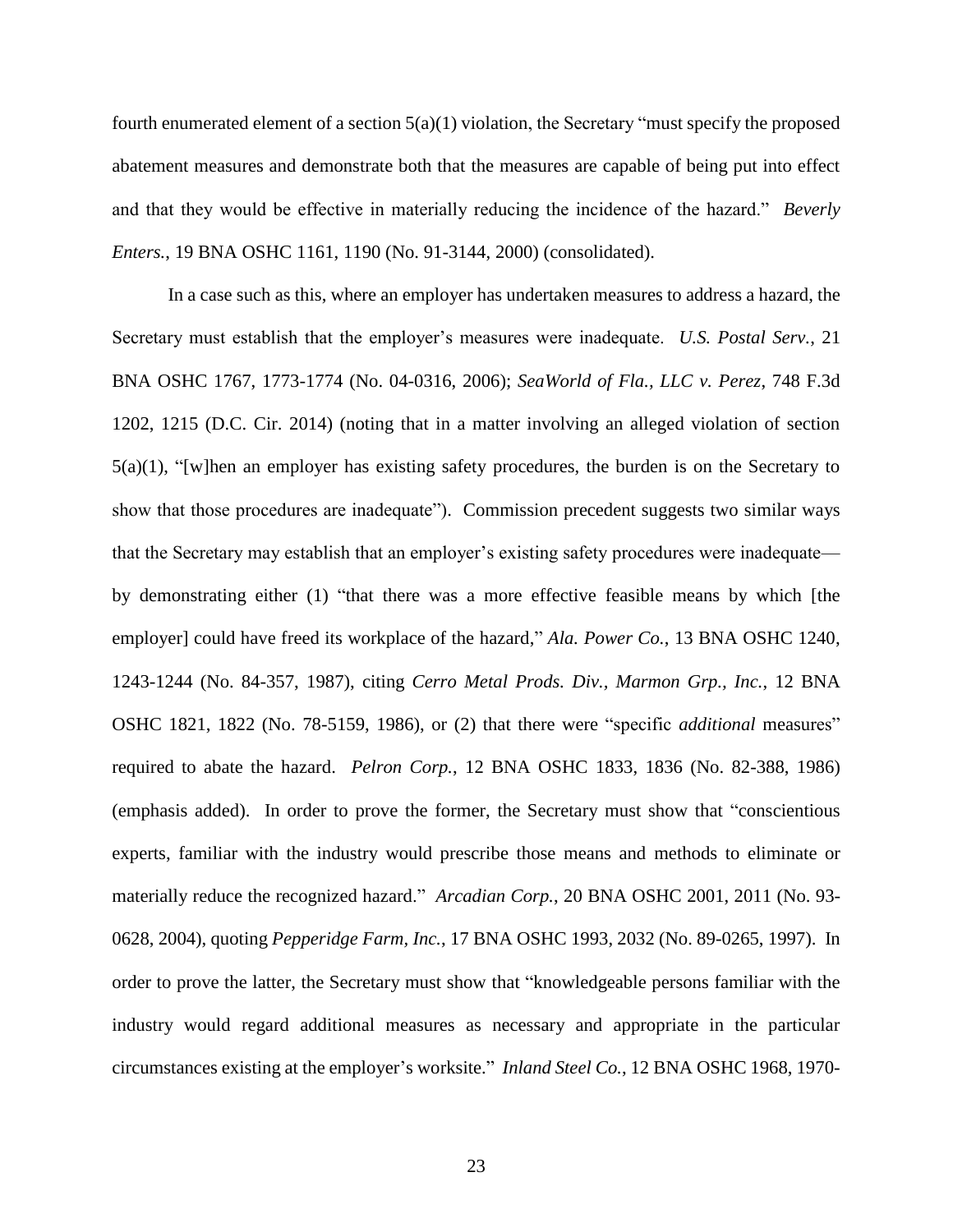71 (No. 79-3286, 1986), citing *Cerro Metal Products Div., Marmon Grp., Inc.*, 12 BNA OSHC at 1822–23; *see also Pelron Corp.*, 12 BNA OSHC at 1835 (noting that the Secretary must "prove additional measures that would have materially reduced the risk of harm that conscientious safety experts familiar with the industry would take into account in prescribing a safety program").

Even if the Secretary fails to establish that specified alternative or additional measures would be feasible and effective in materially reducing an identified hazard, the Secretary may nevertheless establish that an employer's existing safety program was inadequate to protect its employees from exposure to the hazard under section  $5(a)(1)$  by showing that the employer failed to have done any of the following: (1) established work rules designed to prevent exposure, (2) properly communicated those rules to its employees, (3) taken steps to discover noncompliance with the rules, and (4) effectively enforced its rules in the event of noncompliance. *Ala. Power Co.*, 13 BNA OSHC at 1244, citing *Inland Steel Co.*, 12 BNA OSHC at 1976.

## *Alternative or Additional Effective Feasible Means to Eliminate or Reduce the Struck-by Hazard*

In describing "one feasible and acceptable abatement method to correct" the struck-by hazard at the landfill, the citation set forth three enumerated measures (quoted verbatim at the outset of this decision), which may be summarized as: (1) use a dedicated spotter; (2) prohibit foot traffic in areas where vehicles and equipment are in operation; and (3) train equipment operators on "new procedures to safely operate in this environment."<sup>5</sup>

<sup>&</sup>lt;sup>5</sup> The text of the citation is somewhat ambiguous as to whether the Secretary was proposing each of the three enumerated measures as a stand-alone means to abate the hazard, or whether the Secretary intended the three enumerated means to be viewed collectively as a single feasible means to abate the hazard. The ambiguity was not addressed at the hearing, but the Secretary expressly adopted the latter interpretation in his post-hearing Reply Brief. (Sec'y Reply Br. 2).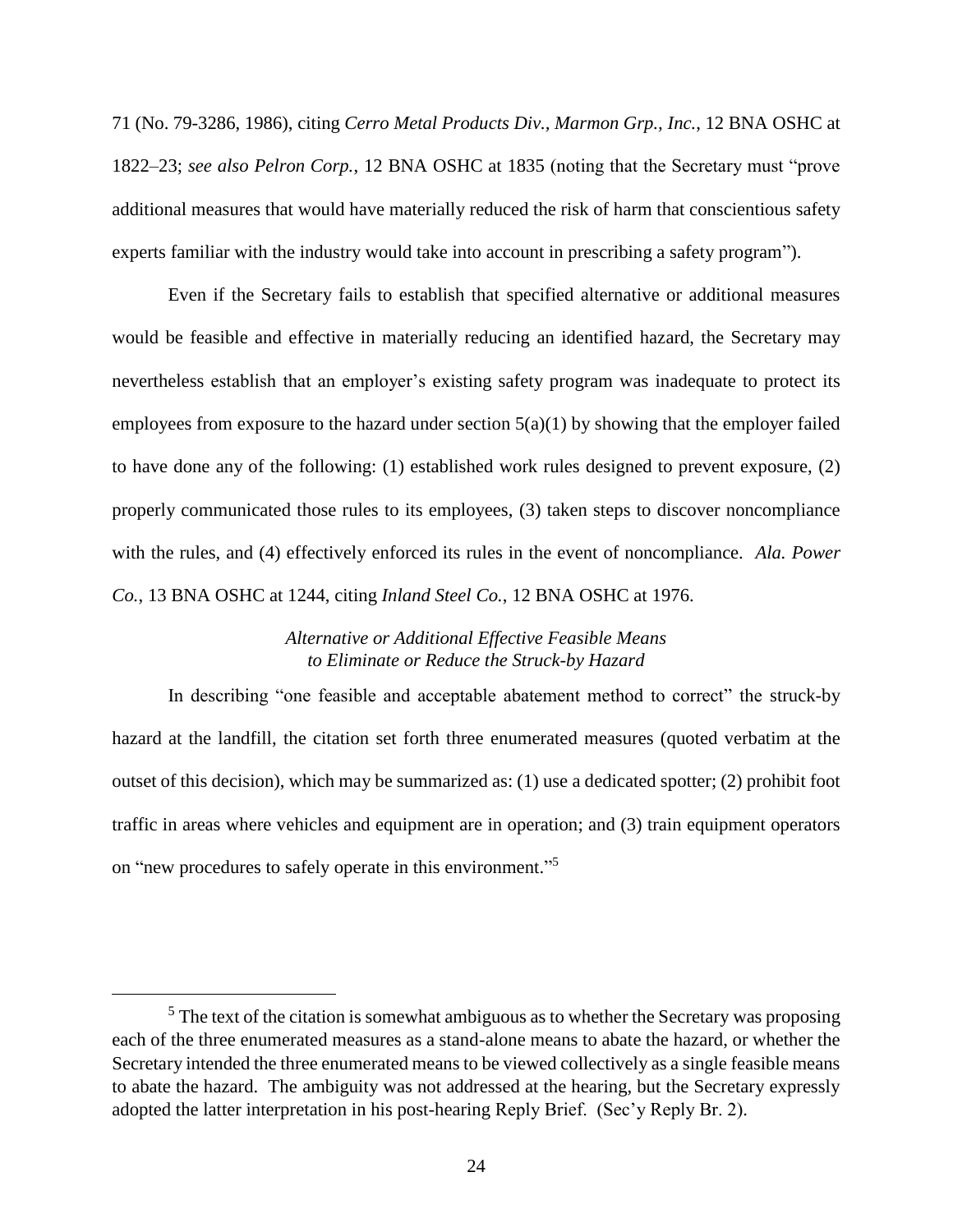### *(1) Dedicated Spotter*

The Secretary failed to present sufficient evidence to establish that "knowledgeable persons familiar with the industry would regard" having a dedicated spotter to control movement on the landfill to be "necessary and appropriate in the particular circumstances existing at the employer's worksite." *Inland Steel Co.*, 12 BNA OSHC at 1970-71.

The Secretary's sole witness was the industrial hygienist (IH) who conducted the inspection and investigation that preceded the issuance of the citation. The IH's inspection of Kimble's workplace was the first time that she had inspected a landfill, and she had no prior special knowledge or experience with landfills or landfill operations. (T. 22). Her credentials and experience do not accord her with the status of either a "knowledgeable person familiar with the industry" or a "conscientious safety expert familiar with the industry." *Inland Steel Co.*, 12 BNA OSHC at 1970-71; *Arcadian Corp.*, 20 BNA OSHC at 2011.

As part of her investigation, the IH obtained a publication titled "Handbook of Landfill Safety" that had been prepared by a trade association named "Solid Waste Association of North America" (SWANA), of which Kimble is a member. (T. 49, 53; Ex. C-6, pp. 1-3). The record does not indicate whether the IH reviewed the entire handbook, but only a six-page excerpt of the handbook that is titled "Traffic and Spotter Safety" was offered and received in evidence. The focus of the excerpt pertains to the use of a "spotter" to direct the vehicles that are driven by the *customers* of a landfill who might be unfamiliar with the layout and operations of the landfill they are patronizing. (Ex. C-6, pp. 1-3). Nothing in the excerpt suggests that the use of a spotter in that type of landfill environment is universally necessary.

The type of vehicular traffic that the excerpt of the handbook contemplates is significantly different from the vehicular traffic present on Kimble's landfill. All of the equipment and most of the vehicles operating at the Kimble landfill are operated by Kimble employees. The few vehicles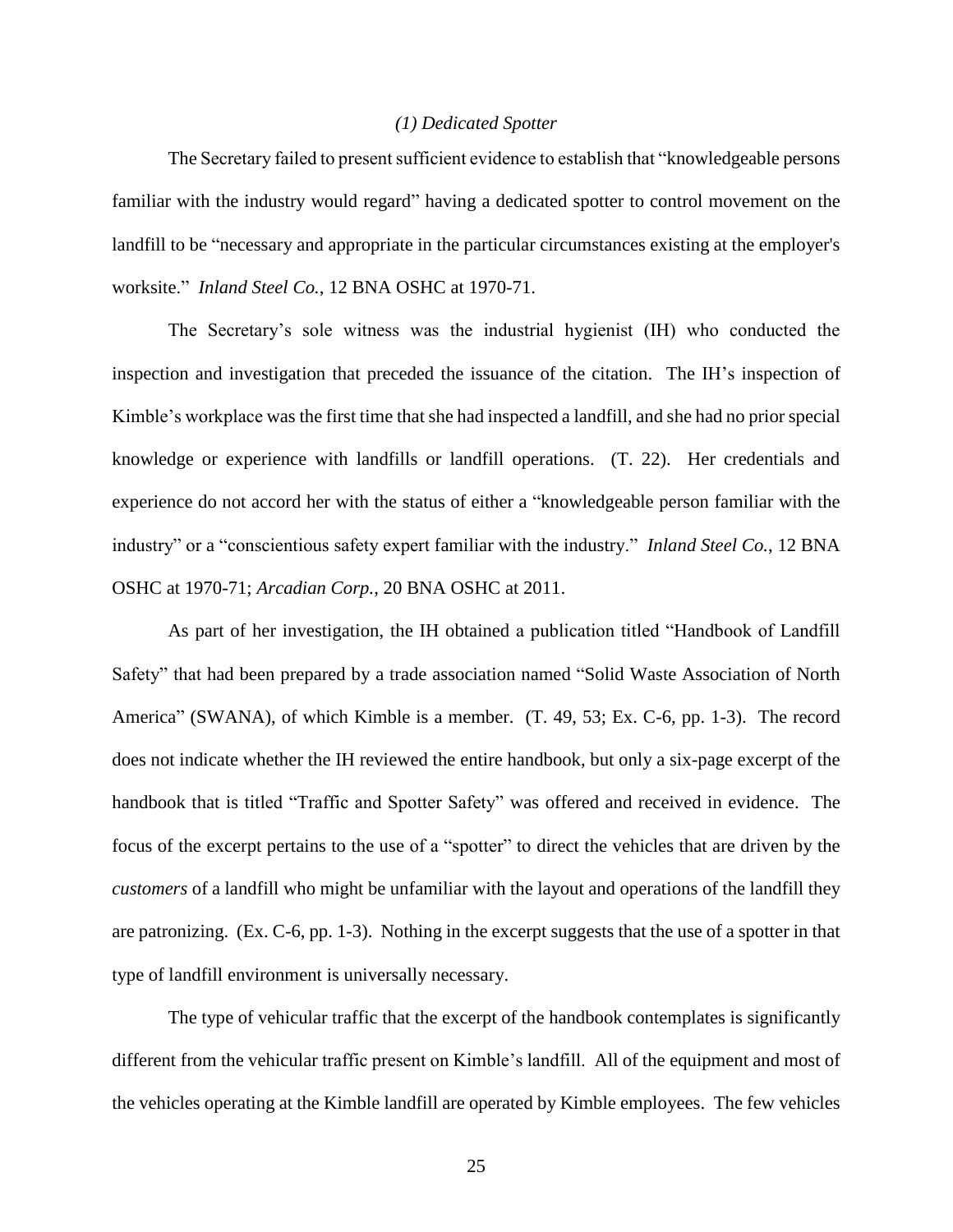that are not operated by Kimble employees are operated by professional drivers who regularly deliver waste to the landfill and who are familiar with the layout and the operation of Kimble's landfill. (T. 132-35). Nothing in the excerpt indicates that use of a dedicated spotter in the vehicular environment present at the Kimble landfill is universally recommended or even necessarily appropriate. And while there is evidence that Kimble had used a spotter at this landfill decades earlier, that utilization had occurred when the vehicular traffic at the landfill more closely resembled the non-professionally driven traffic that is contemplated by the excerpt. (T. 123-126, 132-135).

The Secretary also introduced into evidence four training modules, apparently endorsed by SWANA, which bear the following titles: "The Basics of Spotter Safety," "The Basics of Landfill Safety," "Equipment Safety—Loader," and "Spotter Safety—Communicating with Drivers." (Ex. C-6, pp. 4-74; T. 49). Nothing in these training materials suggests that spotters, who typically would be on foot in the vicinity of moving vehicles and heavy equipment, ought to be utilized universally at all landfills. Of the training materials that pertain directly to safety considerations in the use of spotters, those materials focus on the protection of the spotters themselves from struck-by hazards. The types of precautions that the training materials recommend for protection from struck-by hazards include measures that Kimble hasimplemented at its landfill. For example, captions in "The Basics of Spotter Safety" module include the following: "Stay Alert, Stay Alive," "Communication," "Be Visible," "Eye Contact," Hand Signals," "Body Language," and "Personal Protective Equipment." (Ex. C-6, pp. 9-12). If these training materials tend to show anything, it is that Kimble's measures to protect workers on foot against struck-by hazards were consistent with safety practices within the landfill industry. *Cf. Beard-Poulan, A Div. of Emerson Elec. Co.*,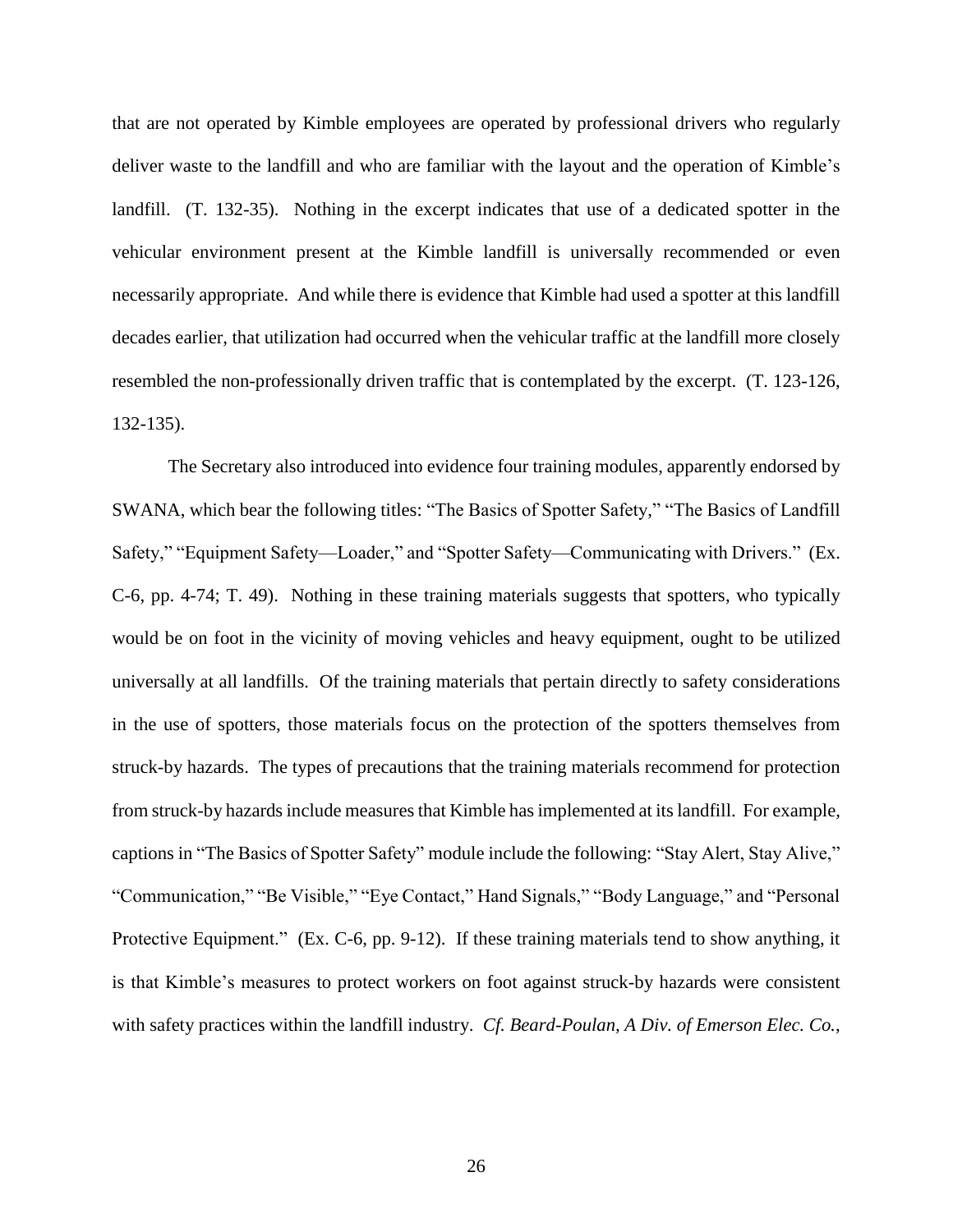7 BNA OSHC 1225, 1229 (No. 12600, 1979) (noting that compliance with section 5(a)(1) "may require methods of protection of a higher standard than industry practice").

In contrast to the Secretary's evidence, Kimble's president, who has decades of experience in the landfill industry, testified without contradiction that the industry had trended "away from the idea of having a spotter," which was due in part to the industry's reaction to some fatal stuckby incidents involving spotters at other landfills. (T. 126). Kimble's concern for spotter safety, and the diminished non-professionally driven vehicular traffic at its landfill, had caused Kimble to cease using a spotter many years before the fatality here. (T. 109, 126, 134-136). The testimony of Kimble's president was the only evidence presented from a person knowledgeable with the landfill industry that bore on the question of whether employing a dedicated spotter at Kimble's landfill was "necessary and appropriate in the particular circumstances existing at" Kimble's landfill. *Inland Steel Co.*, 12 BNA OSHC at 1970-71.

The evidence was insufficient to establish that use of a dedicated spotter at the landfill was necessary and appropriate in the particular circumstances existing at the landfill to eliminate or materially reduce the struck-by hazards there.

#### *(2) Prohibit Foot Traffic*

The Secretary has similarly failed to present sufficient evidence that conscientious experts familiar with the industry would proscribe foot traffic in the vicinity of operating vehicles and equipment as a means or method to eliminate or materially reduce the struck-by hazard at the landfill. *Inland Steel Co.*, 12 BNA OSHC at 1970-71; *Arcadian Corp.*, 20 BNA OSHC at 2011. While the IH testified that Kimble could have "established a zone system to indicate that on certain days, heavy machinery could only move in one area while pedestrians could only walk in a different area" (T. 59), other evidence presented during the Secretary's case-in-chief corroborated Kimble's position that it is impossible to operate Kimble's landfill without allowing employees to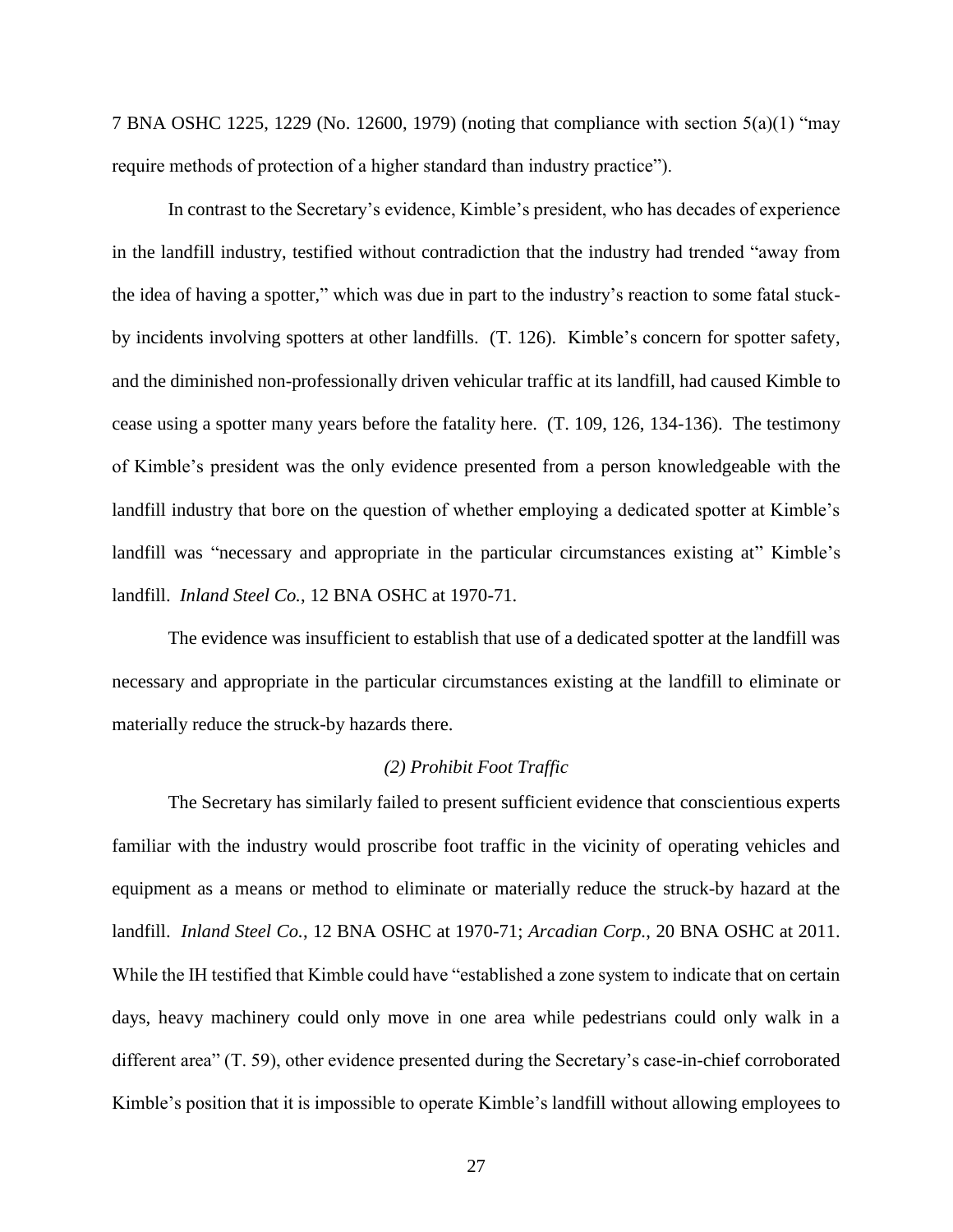be on foot to perform certain essential job functions in the vicinity of operating equipment in the tipper area and in the approach area. The IH confirmed in her testimony that prohibiting Kimble employees from being on foot in the "tipper area" and the "approach area" would not be possible in the operation of this landfill, and that such areas could not reasonably be regarded as "no-go zones" for employees on foot. (T. 82-83). The Secretary has not proven that a work rule prohibiting foot traffic in the vicinity of operating equipment and vehicles in the tipper area and the approach area of the landfill was feasible or would be prescribed by conscientious experts familiar with the industry to reduce or eliminate the struck-by hazard at Kimble's landfill.

### *(3) Training on New Procedures*

The third enumerated measure for abatement identified in the citation (training equipment operators on "new procedures") does not describe what those "new procedures" would be, and no evidence was presented regarding precisely what that training would entail. Consequently, for purposes of this decision, the content of the additional training contemplated by this proposed abatement measure is presumed to relate to any new procedures that would have resulted from implementation of enumerated items (1) and (2). Proceeding upon that presumption, the disposition of the first two enumerated measures is necessarily dispositive of the third enumerated measure.

### *(4) Shutdown Sensors*

In addition to the three enumerated abatement measures set forth in the citation, the Secretary presented evidence and argued in his post-hearing briefs that another alternative or additional feasible means to abate the hazard would be to install "shut-down sensors on its equipment." (T. 59; Sec'y Br. 14). This measure was not specified in the citation and it was not tried by consent of the parties, so it is not properly considered. *See Ala. Power Co.*, 13 BNA OSHC at 1246 (refusing to consider a means of abatement argued by the Secretary because it "was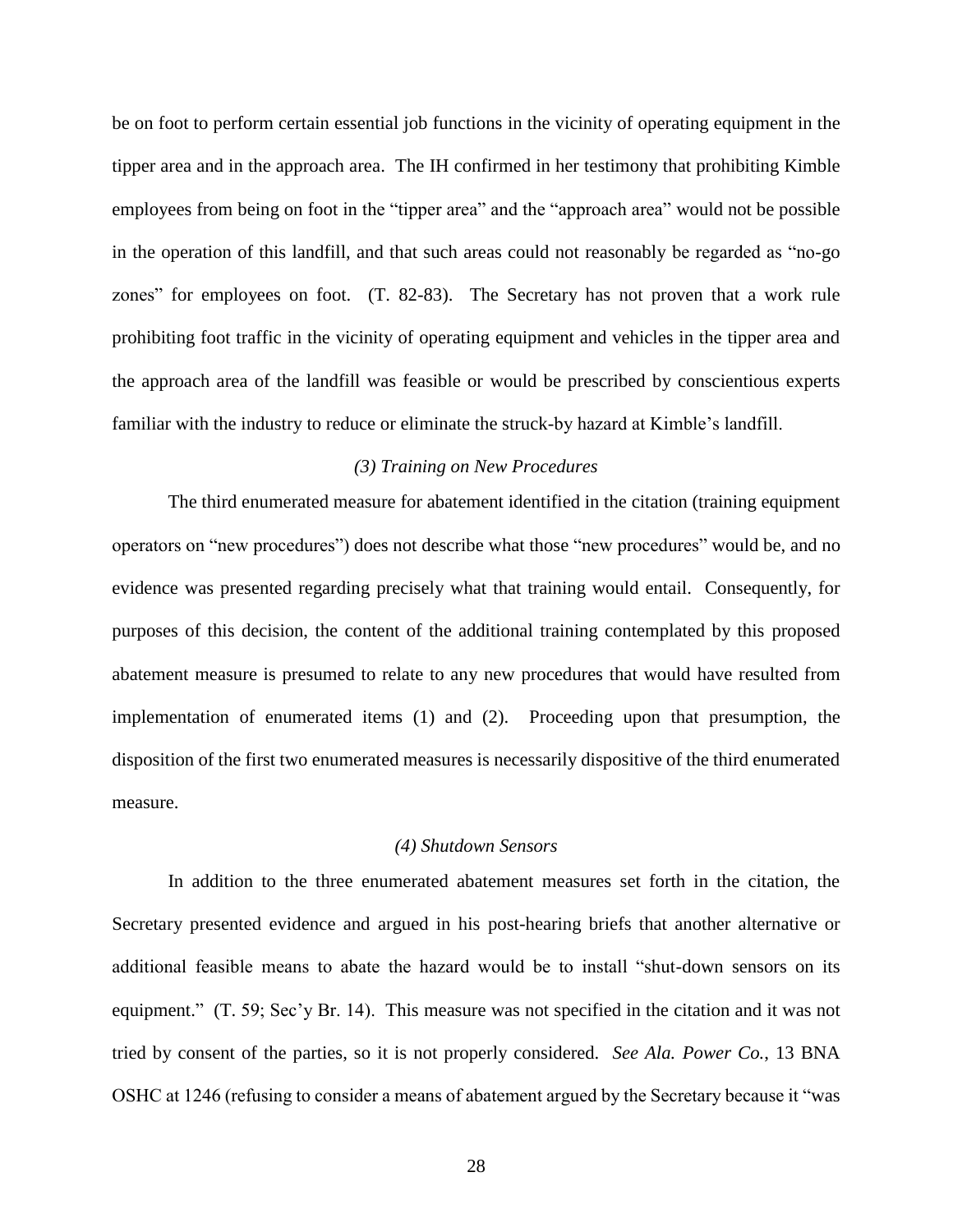not raised in the pleadings nor was it tried by the consent of the parties") citing *McWilliams Forge Co.*, 11 BNA OSHC 2128 (No. 80-5868, 1984).

Even if this measure was considered on its merits, the evidence presented would be found insufficient to establish that it was either feasible or would materially reduce the hazard. The testimony of the IH was the only evidence presented on this measure, the entirety of which was as follows: "[T]he employer could have … install[ed] shut-down sensors on equipment, which would shut down the equipment if someone got too close." (T. 59). This brief and conclusory testimony is far from sufficient to establish that installation of "shut-down sensors" was feasible, or that such installation would have materially reduced the hazard in the context of the particular circumstances existing at Kimble's landfill.

### *Adequacy of Kimble's Measures*

As described earlier, the Secretary may establish that an employer's existing safety program was inadequate to protect its employees from exposure to a hazard under section  $5(a)(1)$ by showing that the employer failed to have done any of the following: (1) established work rules designed to prevent exposure, (2) properly communicated those rules to its employees, (3) taken steps to discover noncompliance with the rules, and (4) effectively enforced its rules in the event of noncompliance. *Ala. Power Co.*, 13 BNA OSHC at 1244, citing *Inland Steel Co.*, 12 BNA OSHC at 1976. The Findings of Fact at ¶¶ 15-21 underlie the determination that Kimble's safety program was not shown to be deficient in any of these respects.

The Secretary argues that Kimble did not exercise reasonable diligence in taking steps to discover violations of its work rules. In support of that argument, the Secretary refers several times in his post-hearing briefs to the IH's cross-examination testimony that an unidentified Kimble employee had told her that "on a light day" at the landfill the employee would observe the decedent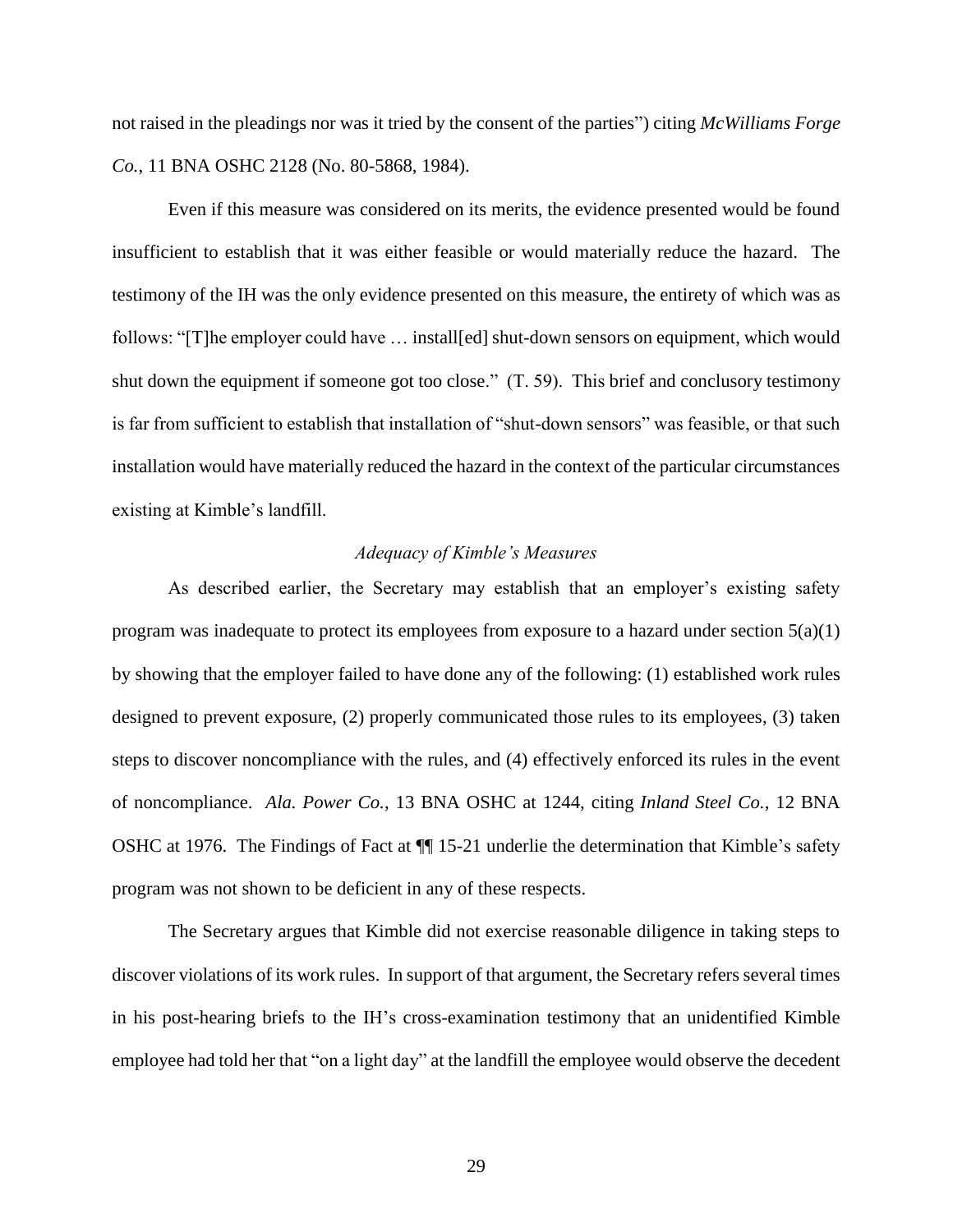walking bags of litter to the face of the landfill four to five times. (Sec'y Br. 4, 12, 16; Sec'y Reply

Br. 5). That cross-examination testimony was as follows:

Q: …. You would agree that it's not typical for [the decedent] to carry bags of garbage into the working face of the landfill?

A: I would not agree with that statement.

Q: You would agree that there were non-management folks that you spoke to that told you that it was not typical for [the decedent] to be walking bags of garbage into the face of the landfill?

A: I received statements both that it was relatively uncommon and I also received statements that it was very common and happened multiple times per day.

Q: Okay. And very common is your characterization of that; correct?

A: The characterization I received that I recall from the interview was four to five times on a light day.

Q: Okay. And was that with someone who had knowledge or a basis for making that statement?

A: They had visually observed it themselves, according to their statement.

(T. 91-92).

 $\overline{a}$ 

Counsel for Kimble did not move to strike this cross-examination testimony on the ground that Kimble had not been provided copies of unredacted written statements of the unidentified employees that the IH described. Such a contemporaneous objection, if it had been made at trial, would have been meritorious and properly sustained under the rationale of *Massman-Johnson (Luling)*, 8 BNA OSHC 1369, 1376 (No. 76-1483, 1980) (prescribing a procedure that requires the Secretary to provide to the respondent, following the completion of a witness's direct examination, a copy of that witness's prior written statement that the Secretary had previously withheld from the respondent pursuant to the informer's privilege). <sup>6</sup> Notwithstanding the absence of an objection

<sup>&</sup>lt;sup>6</sup> The Secretary did not offer in evidence any of the written statements of Kimble employees that the IH had secured in the course of her investigation. Prior to the hearing, the Secretary had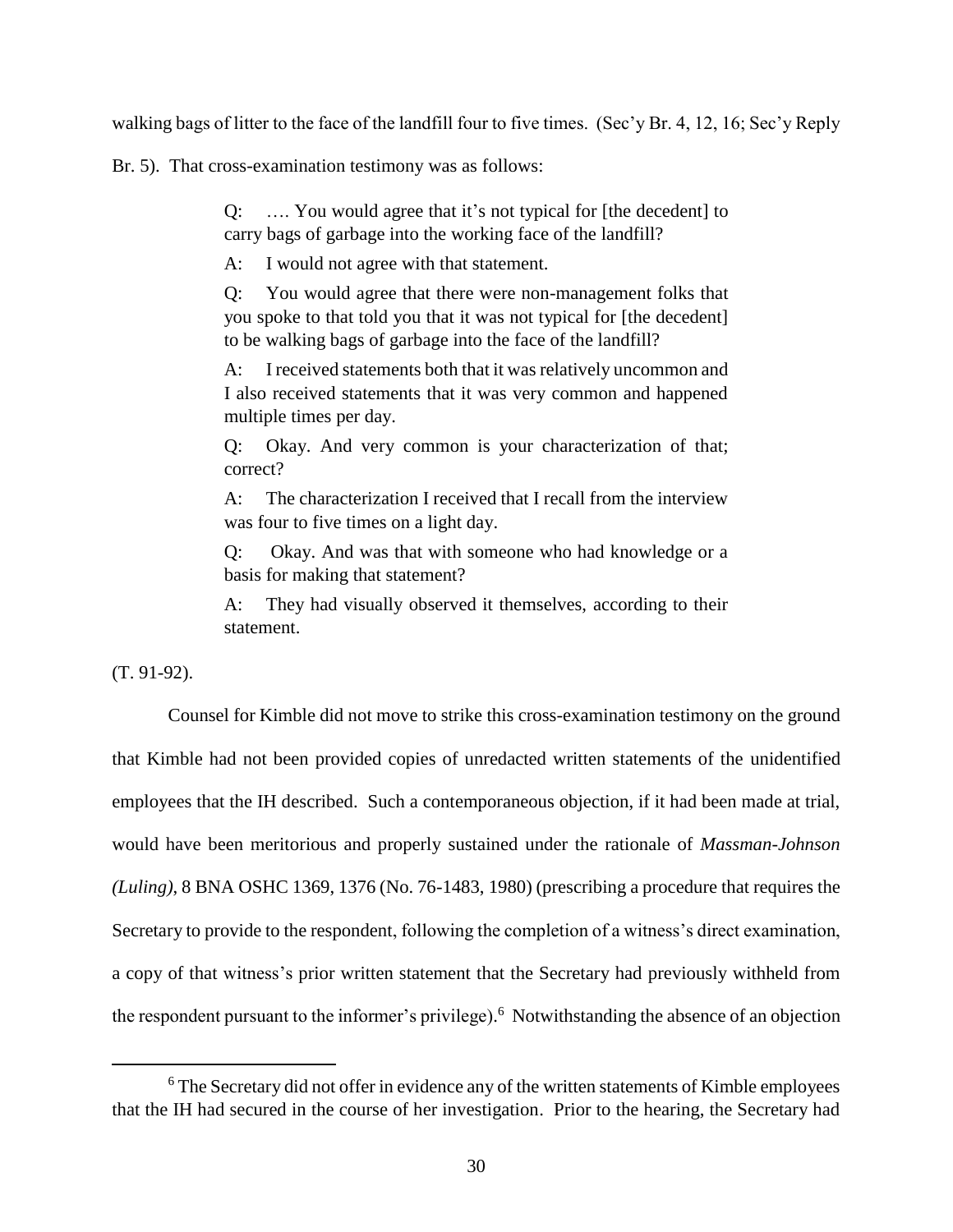at trial, Kimble appropriately makes multiple arguments in its post-hearing briefs that the crossexamination testimony quoted above is not probative. (Resp't Br. 12 n.4, 21; Resp't Reply Br. 7- 8). *Cf. Monroe Drywall Constr., Inc.,* 24 BNA OSHC 1111, 1113 (No. 12-0379, 2012) (finding that Commission judge erred in failing to accord unobjected to hearsay testimony its "natural probative weight").

The Secretary argues that the IH's cross-examination testimony quoted above shows that Kimble did not effectively take steps to discover violations of its work rule that employees not be on foot in the working face, because that testimony establishes that the decedent typically violated the rule multiple times every day. The Secretary's argument is rejected for a variety of reasons. First, as discussed above in connection with the IH's apparent misunderstanding of the term "working face," the factual predicate of the argument is flawed—while Kimble had a rule prohibiting workers from being on foot in the working face, Kimble did not have a rule that prohibited workers from being on foot in the approach area or tipping area. The IH's understanding of what any unidentified employee told her is quite possibly affected by her misunderstanding of the term "working face."

disclosed to Kimble's counsel redacted versions of some employee statements. Those redacted statements were contained in a proposed hearing exhibit that was provided to Kimble prior to the hearing, and which was pre-marked as Secretary's Exhibit C-5. However, none of those redacted statements were specifically referenced in any testimony, and none were offered or received in evidence at the hearing.

In the parties' joint pre-hearing statement dated March 13, 2018, the Secretary indicated that at the hearing he might offer in evidence "[u]nredacted statements of [Kimble's] nonmanagement employees, to be provided on completion of an employee's direct testimony." The initial disclosure of such unredacted statements would be in accordance with the procedure that the Commission prescribed in *Massman-Johnson (Luling)*, 8 BNA OSHC 1369, 1376 (No. 76- 1483, 1980). But the Secretary did not present the testimony of any of those employees, so the Secretary did not provide Kimble with unredacted versions of the redacted statements that had been assembled in pre-marked Exhibit C-5.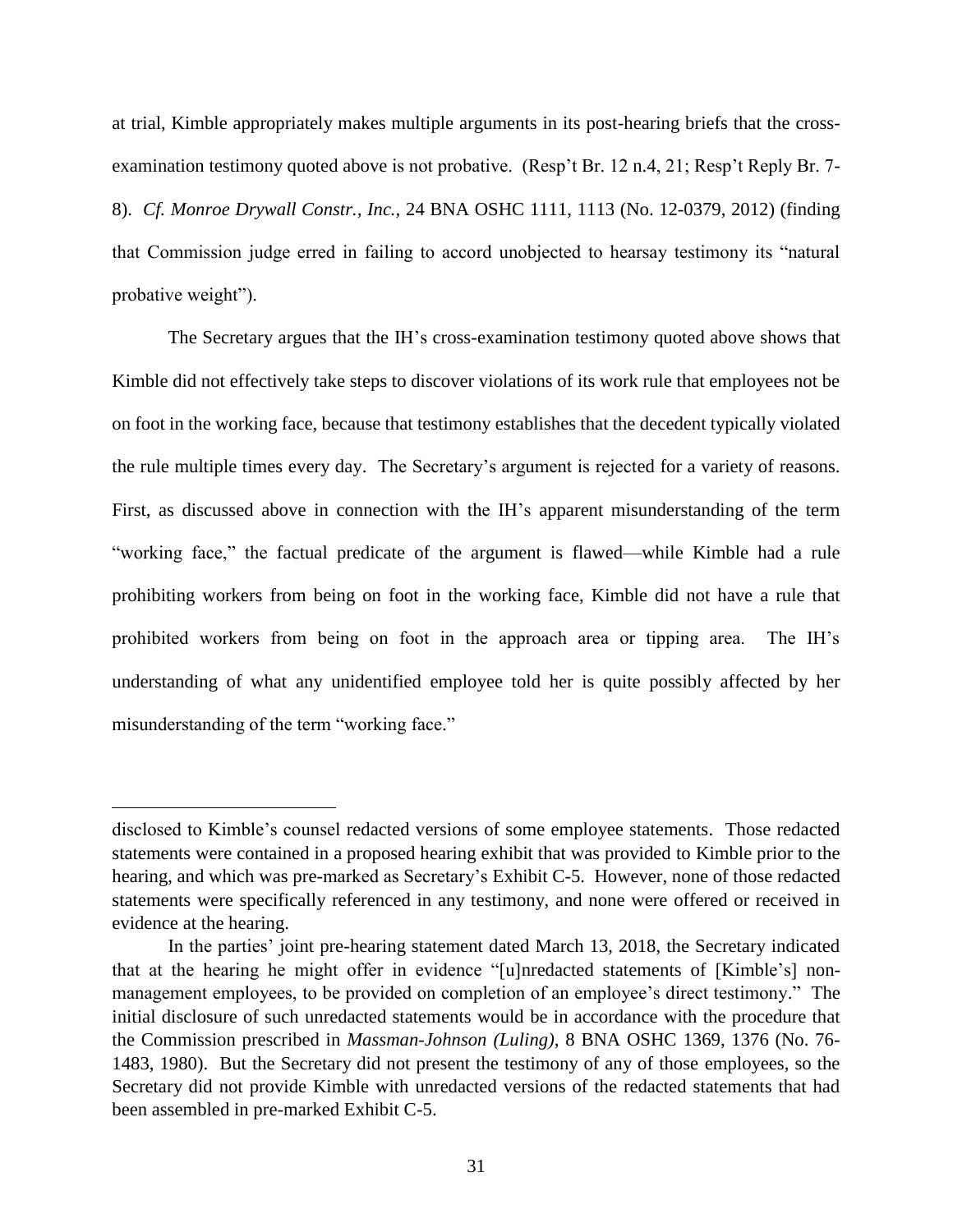Second, one unidentified employee told the IH that it was "relatively uncommon" for the decedent to be on the "working face," but some other unidentified employee (the employee whose statement the IH apparently credited) purportedly indicated to her that it was "very common and happened multiple time per day." (T. 92). Such a significant divergence in the content of the two statements is reason alone to question the reliability of one or the other or both statements, absent some indicia of reliability for crediting one statement over the other.

Along these same lines, assuming without deciding that the record establishes all the foundational requirements for the statement of the unidentified employee whose statement the IH appeared to credit to be deemed non-hearsay evidence under Fed. R. Evid.  $801(d)(2)(D)$  as a statement of a party-opponent,<sup>7</sup> the record fails established that the statement is sufficiently reliable to support a finding of fact.<sup>8</sup> The evaluation of the reliability of an employee's statement that is admissible under Rule 801(d)(2)(D) was addressed in *Regina Constr. Co.*, 15 BNA OSHC 1044, 1048 (No. 87-1309, 1991):

> Although [statements of an opposing party] under Rule  $801(d)(2)(D)$  are not inherently reliable, there are several factors that make them likely to be trustworthy, including: (1) the declarant does not have time to realize his own self-interest or feel pressure from

<sup>7</sup> *See Med. Ctr. at Elizabeth Place, LLC v. Atrium Health Sys.*, 817 F.3d 934, 944 (6th Cir. 2016) (noting that an "anonymous statement may be admissible under Rule 801(d)(2) in certain circumstances that demonstrate sufficient indicia of reliability as to the authenticity of the statement") citing *Davis v. Mobil Oil Expl. & Prod. Se., Inc.*, 864 F.2d 1171, 1174 (5th Cir.1989).

<sup>8</sup> Colorable arguments have been made in matters decided by other Commission judges that the content of statements of employees whose identities the Secretary has chosen not to reveal pursuant to the informer's privilege should not be received in evidence under Rule 801(d)(2)(D). *See Armstrong Steel Erectors, Inc.*, No. 97-0250, 1997 WL 765160 at \*4 n.6 (O.S.H.R.C.A.L.J. Dec. 22, 1997) (declining to address similar objection because the Secretary was not relying on the objected to testimony); *Meer Corp.*, No. 95-0341, 1997 WL 235621 at \*7 (O.S.H.R.C.A.L.J. May 5, 1997) ("Because it is a recurring subject of debate in OSHA hearings, a few words should be said concerning unidentified employee informants as a source of admissions against the employer"). The Commission itself, however, appears not to have had occasion to address the issue.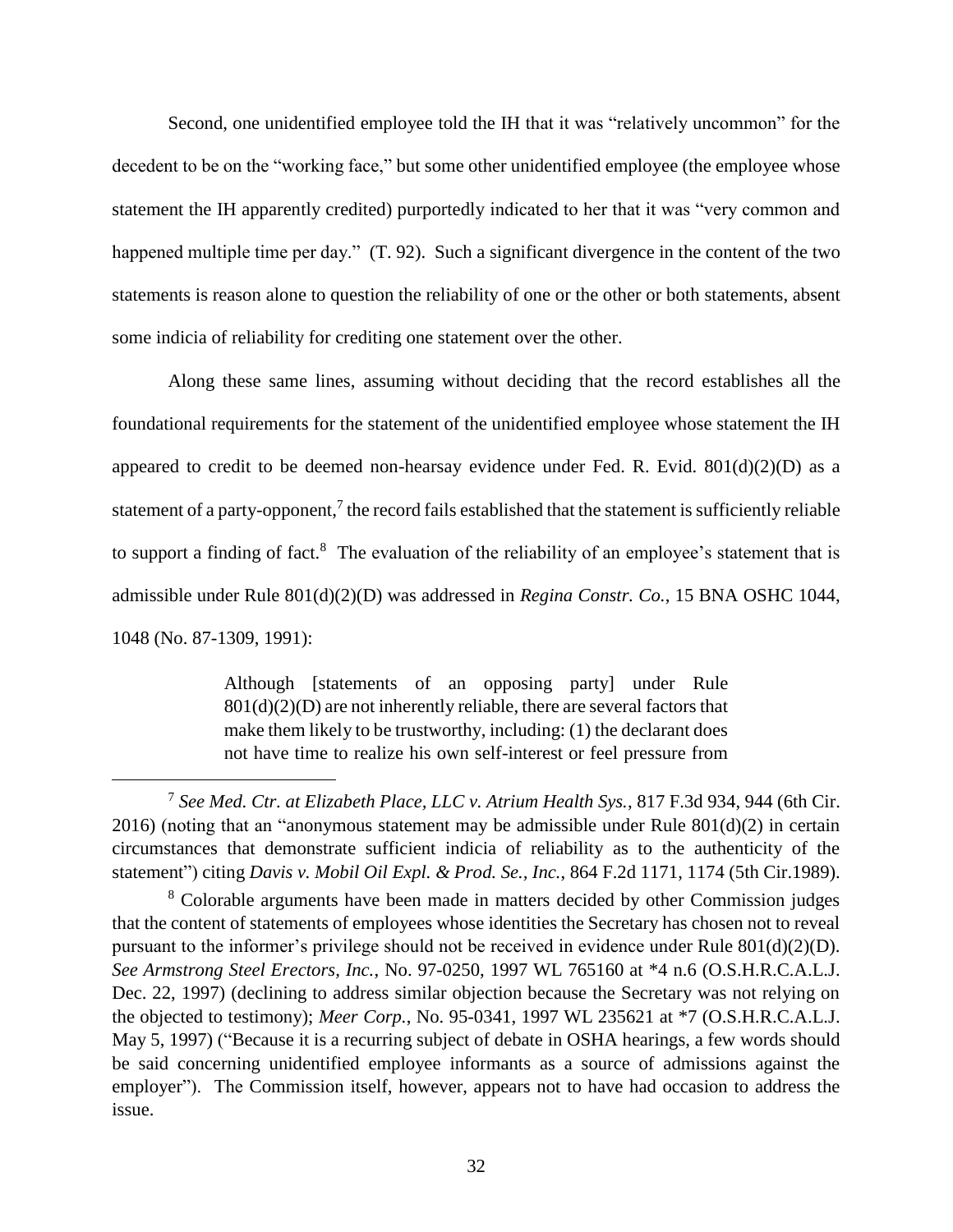the employer against whom the statement is made; (2) the statement involves a matter of the declarant's work about which it can be assumed the declarant is well-informed and not likely to speak carelessly; (3) the employer against whom the statement is made is expected to have access to evidence which explains or rebuts the matter asserted.

None of the three enumerated factors described in *Regina Construction* weighs in favor of finding the statement of the unidentified employee whose statement the IH credited to be inherently reliable or trustworthy. There is scant information bearing on the first two enumerated factors, and because the identity of the declarant is unknown to Kimble, Kimble has no apparent means by which to explain or to rebut what the IH testified that the employee had said to her. The statement of that unidentified Kimble employee regarding the frequency with which the employee observed the decedent walking bags of trash to the working face is insufficiently reliable and probative to support a finding of fact by a preponderance of the evidence.

Elsewhere during her direct examination, the IH stated her view that Kimble knew of the hazardous condition, and that Kimble had not effectively communicated its work rules to the decedent:

- Q: Did management know of the hazard?
- A: Yes.
- Q How?

A: [The decedent's supervisor] stated he had observed [the decedent] walking through the working face of the area, working face of the landfill, and that he had verbally reminded [the decedent] on multiple occasions, each morning, in fact, to avoid walking through that area.

\* \* \* \*

Q: Was the rule [not to walk in the working face] effectively communicated?

A: No, not effectively.

- Q: Was it communicated?
- A: It was communicated.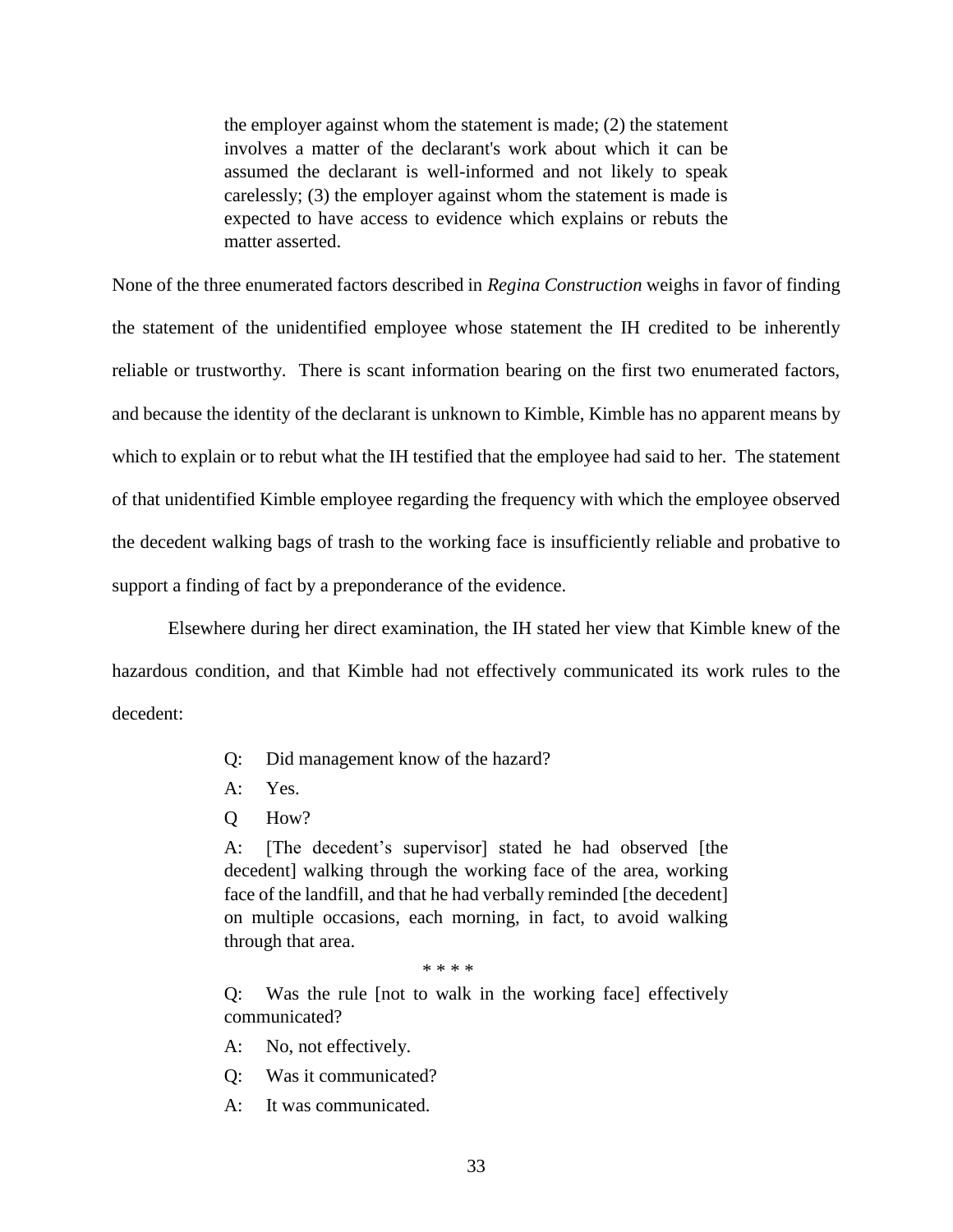Q: In what manner?

A: [The decedent's supervisor] stated that he had verbally reminded [the decedent] each morning to avoid walking through the working face of the area but it was not effective communication, because [the decedent] had repeatedly violated this rule.

 $(T. 63-64)$ .

Later in her testimony, the IH clarified that she did not understand the decedent's supervisor to have told her that he had orally admonished or reprimanded the decedent each morning for having been violating the rule against being on foot in the working face, or that the supervisor had indicated to her that he believed the decedent routinely violated that rule. (T. 73, 94-95). And in his own testimony, the decedent's supervisor convincingly confirmed that these oral warnings were simply daily safety reminders that it was his practice to communicate to employees. (T. 156). The IH's testimony that the decedent "had repeatedly violated this rule" appears to be based upon the previously described statement of the unidentified Kimble employee that the decedent typically walked bags of trash to the working face "four to five times on a light day." (T. 92). As discussed previously, that purported statement is given no weight, so the IH's testimony bootstrapping that statement is similarly given no weight.

The Secretary argues that Kimble's work rules and practices to prevent struck-by incidents are inadequate to prevent exposure to the hazard, asserting that a work rule that "amorphously tell[s] pedestrians to avoid where heavy machinery operated" is not an effective work rule (Sec'y Br. 15), and that Kimble's "vague description of assigned work area and general allowance of some pedestrian presence on the working face did not fully address the hazards." (Sec'y Reply Br. 1-2). These critiques of Kimble's work rules do not demonstrate that they were inadequate. In *Alabama Power*, the Commission observed:

> [G]eneral admonitions to employees to avoid a hazard or to act in a safe manner do not afford adequate guidance. On the other hand, a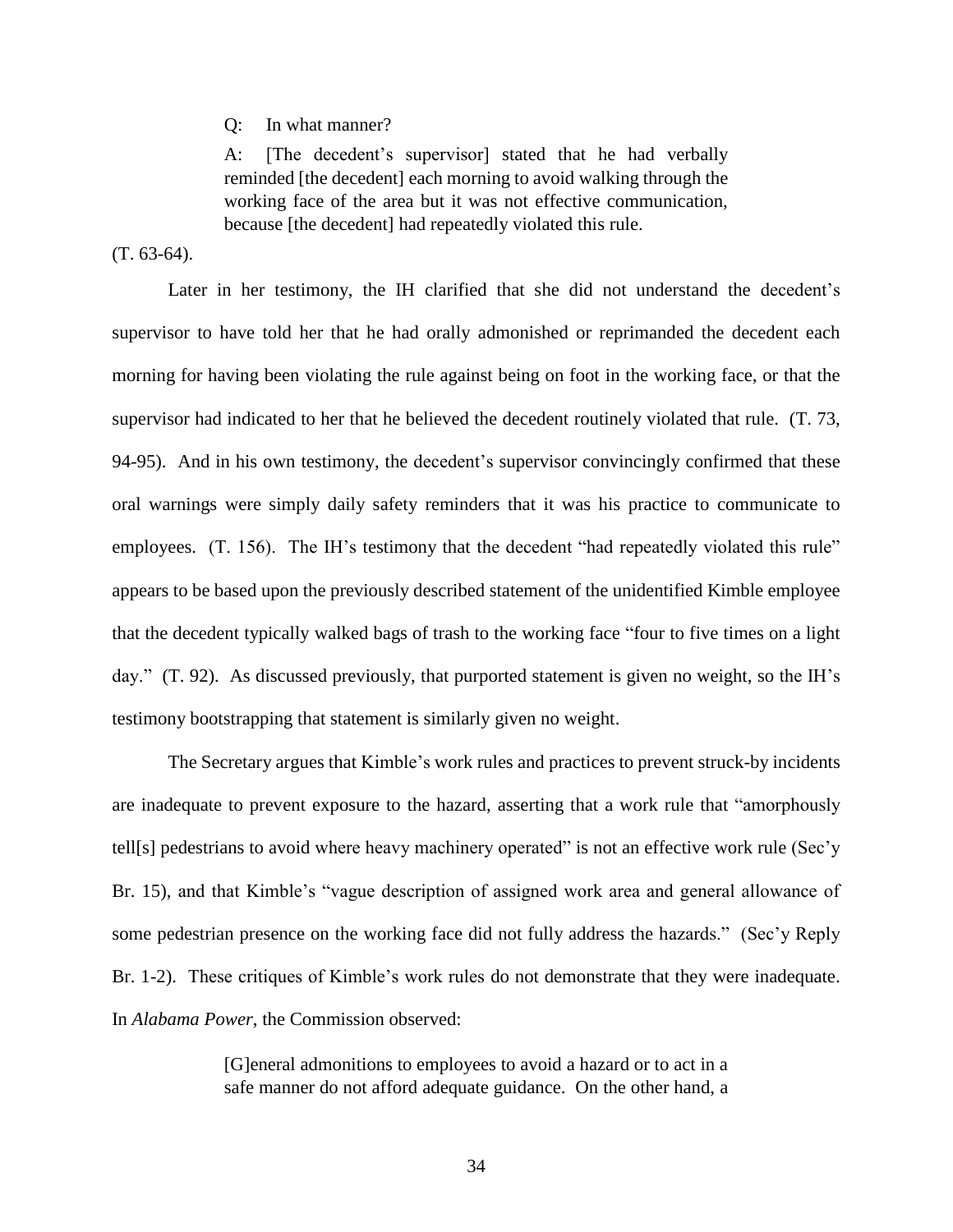safety rule is not inadequate merely because it requires employees to exercise a certain degree of judgment and discretion. In determining whether a work rule is sufficiently specific to protect employees, the nature of the hazard and the overall circumstances of the work operation must be considered. In certain situations a specific and detailed safety rule may be necessary, whereas in other situations such detail may be impractical, and it may be necessary to rely on employee judgment.

13 BNA OSHC at 1244 (citations omitted). Here, the loci of the salient areas of Kimble's landfill are in near constant flux. Similar to the hazard that was addressed in *Alabama Power* (involving dump trucks delivering coal to coal pile at a power plant), Kimble's rules and practices were "sufficiently specific considering the fluid and dynamic nature of the work environment." *Id.*

Kimble's rule that workers stay clear of areas where equipment was operating unless an employee's presence in such an area was necessary to perform assigned duties, and the rule that workers make and maintain eye contact with equipment operators if an employee had to be present in an area where equipment was operating, were sufficiently specific and detailed to directly address the struck-by hazards at the landfill. The importance of complying with these rules was regularly emphasized, and Kimble's employees understood them. (Findings of Fact ¶¶ 18-19). As in *Alabama Power*, there is no evidence that the landfill workers, including the decedent, had difficulty in applying these rules in the fluid environment of the landfill. *Id.* at 1244 (noting that there was "no evidence to show that employees could not evaluate the proper clearance distance for any particular dumping operation").

While it is indeed the goal of the OSH Act to prevent the first accident, Kimble's record of having no struck-by incidents in the previous sixty years of operating the landfill bears some relevance to the assessment of the effectiveness and adequacy of Kimble's safety program over time. *Cf. Ala. Power* at 1246 (noting that the employer "had experienced no injuries during at least a 24-year period prior to the fatality," and that the "Secretary presented no evidence from which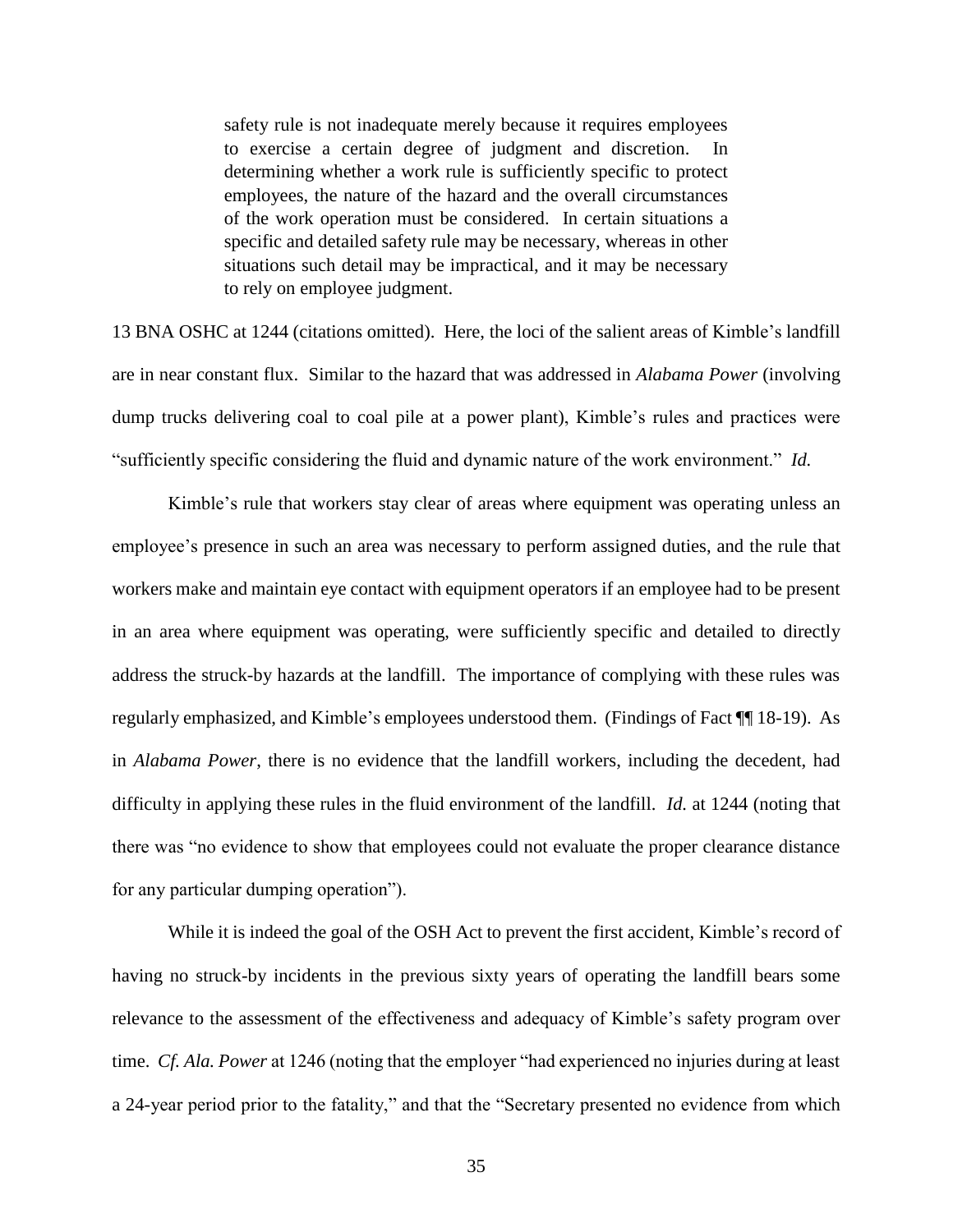we can conclude that [the employer] should have more effectively protected its employees from the hazard").

Commission precedent states that in a matter involving an alleged violation of section 5(a)(1) in which the failure of an employee to follow a work rule has led to the employee's death, the record must indicate that "demonstrably feasible measures would have materially reduced the likelihood that such misconduct would have occurred." *Cerro Metal Prod. Div., Marmon Grp., Inc.*, 12 BNA OSHC 1821, 1822 (No. 17-5159, 1986), quoting *Nat'l Realty & Constr. Co. v. OSHRC*, 489 F.2d 1257, 1267 (D.C. Cir. 1973). On this record, the decedent's violation of multiple work rules and practices that he and other workers had a long record of following is simply inexplicable. There is no evidence that conscientious experts, familiar with the landfill industry, would take that misconduct into account in prescribing a safety program. *See Nat'l Realty & Constr. Co.*, 489 F.2d at 1266 ("Hazardous conduct is not preventable if it is so idiosyncratic and implausible in motive or means that conscientious experts, familiar with the industry, would not take it into account in prescribing a safety program"). The decedent's death was tragic and horrible, but the Secretary has not proven that the tragedy occurred at a workplace where the employer had failed to meet requirements of section  $5(a)(1)$  of the OSH Act.

### *Employer Knowledge & Unpreventable Employee Misconduct*

The factors for determining whether an employer's existing safety program is inadequate to protect its employees from exposure to a hazard under section 5(a)(1) (as described in *Alabama Power* at 1244, quoted above) are essentially identical to the factors for determining both (1) whether an employer had constructive knowledge of a section 5(a)(1) violative condition, *PSP Monotech Indus.*, 22 BNA OSHC 1303, 1306 (No. 06-1201, 2008) (describing factors to be considered in determining whether an employer had constructive knowledge of alleged section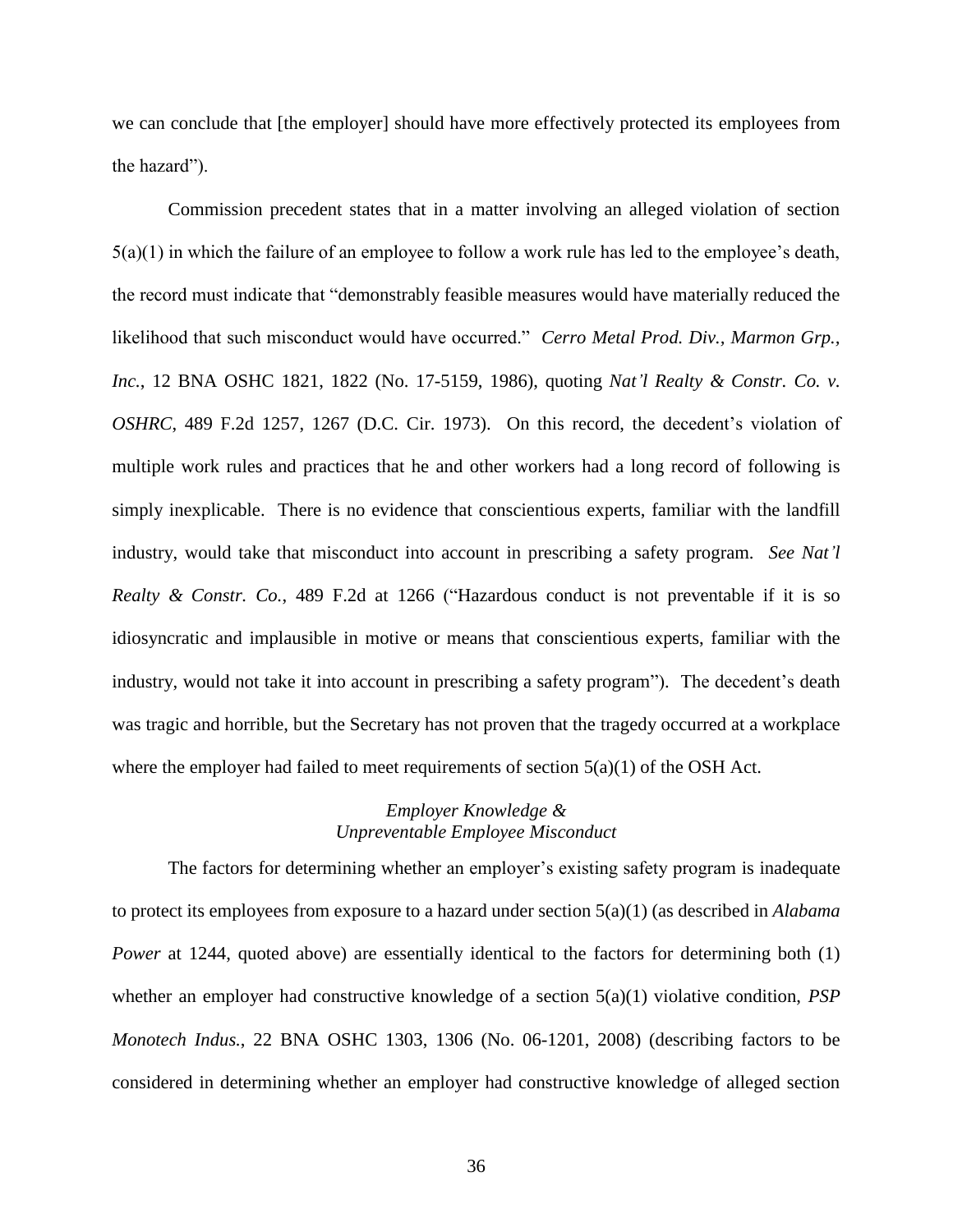$5(a)(1)$  hazardous condition), and (2) whether a section  $5(a)(1)$  violative condition was the result of unpreventable employee misconduct. *Burford's Tree, Inc.*, 22 BNA OSHC 1948, 1951-52 (No. 07-1899, 2010) (ruling that the Secretary's proof that the employer had constructive knowledge of a condition that violated section 5(a)(1) had effectively disproved the defense of unpreventable employee misconduct), *aff'd*, 413 F. App'x 222 (11th Cir. 2011) (unpublished).

The Secretary does not argue, and the evidence does not establish, that Kimble had actual knowledge of the hazardous condition. (Sec'y Br. 12). As discussed above, the Secretary failed to prove that Kimble's safety program for addressing the hazard cited in the citation was inadequate under the test described in *Alabama Power* at 1244. That failure of proof is similarly dispositive as to whether the Secretary proved that Kimble had constructive knowledge of the hazardous condition.

Moreover, the affirmative findings set forth Findings of Fact ¶¶ 17-21 establish all of the elements of the affirmative defense of unpreventable employee misconduct. *S.J. Louis Constr.*, 25 BNA OSHC 1892, 1900 n.24 (No. 12-1045, 2016) (evaluating employer's safety program for adequacy involves same factors for evaluating constructive knowledge and the defense of unpreventable employee misconduct).